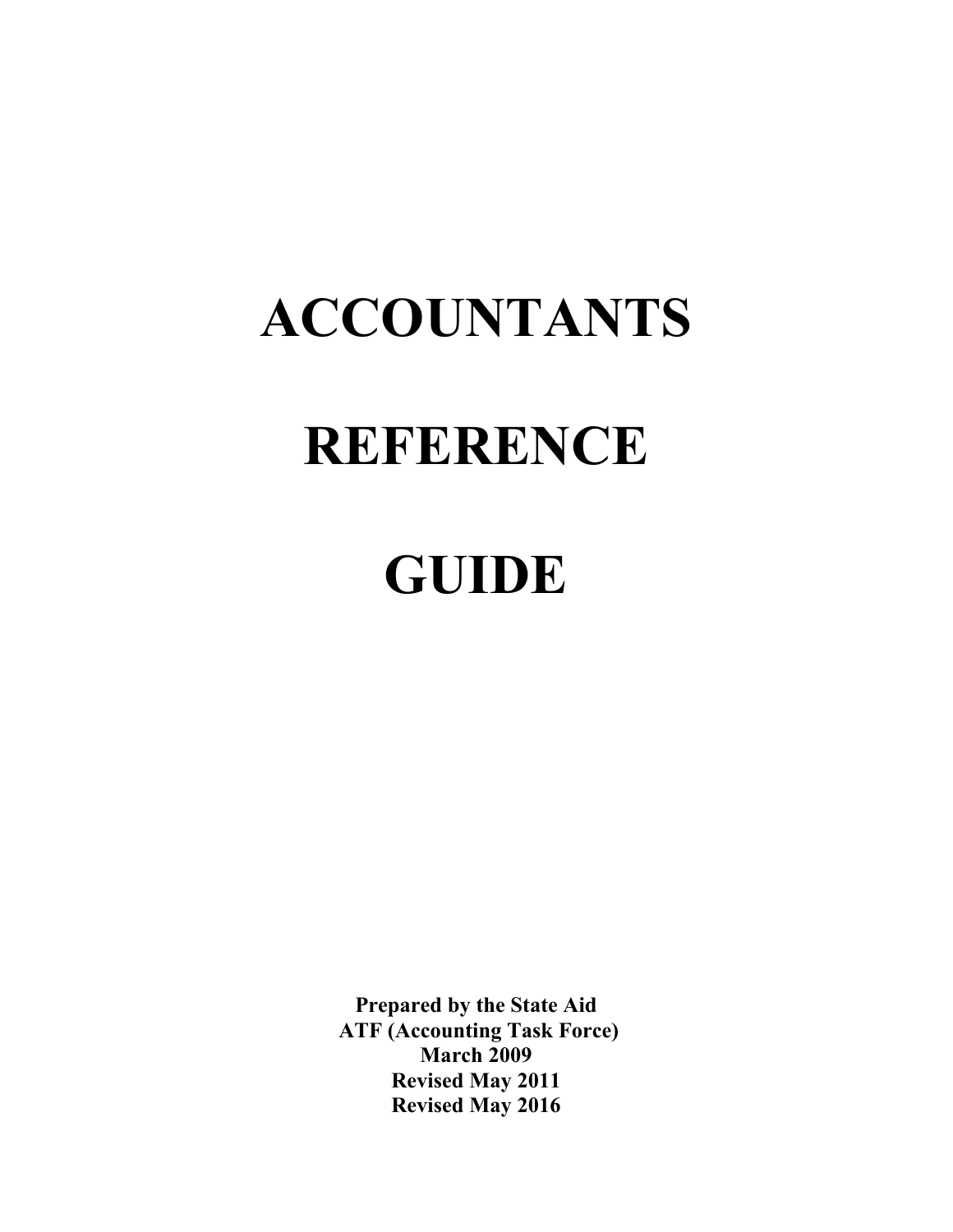| Data Privacy | -7 |
|--------------|----|
|              |    |
|              |    |
|              |    |
|              |    |
|              |    |
|              |    |
|              |    |
|              |    |
|              |    |
|              |    |
|              |    |
|              |    |
|              |    |
|              |    |
|              |    |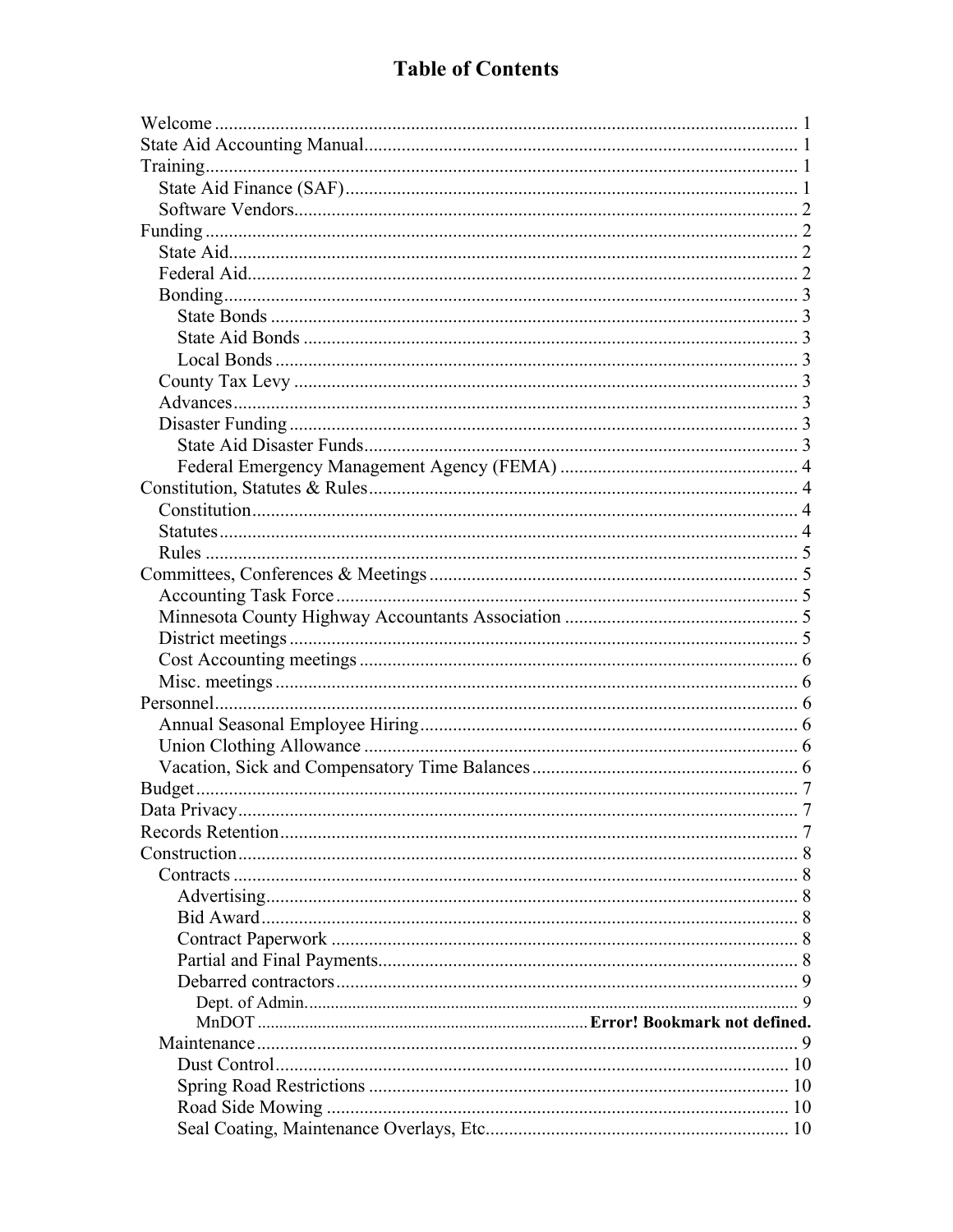#### **Table of Contents**

| Contacts. |  |
|-----------|--|
|           |  |
|           |  |
|           |  |
|           |  |
|           |  |
|           |  |
|           |  |
|           |  |
|           |  |
|           |  |
|           |  |
|           |  |
|           |  |
|           |  |
|           |  |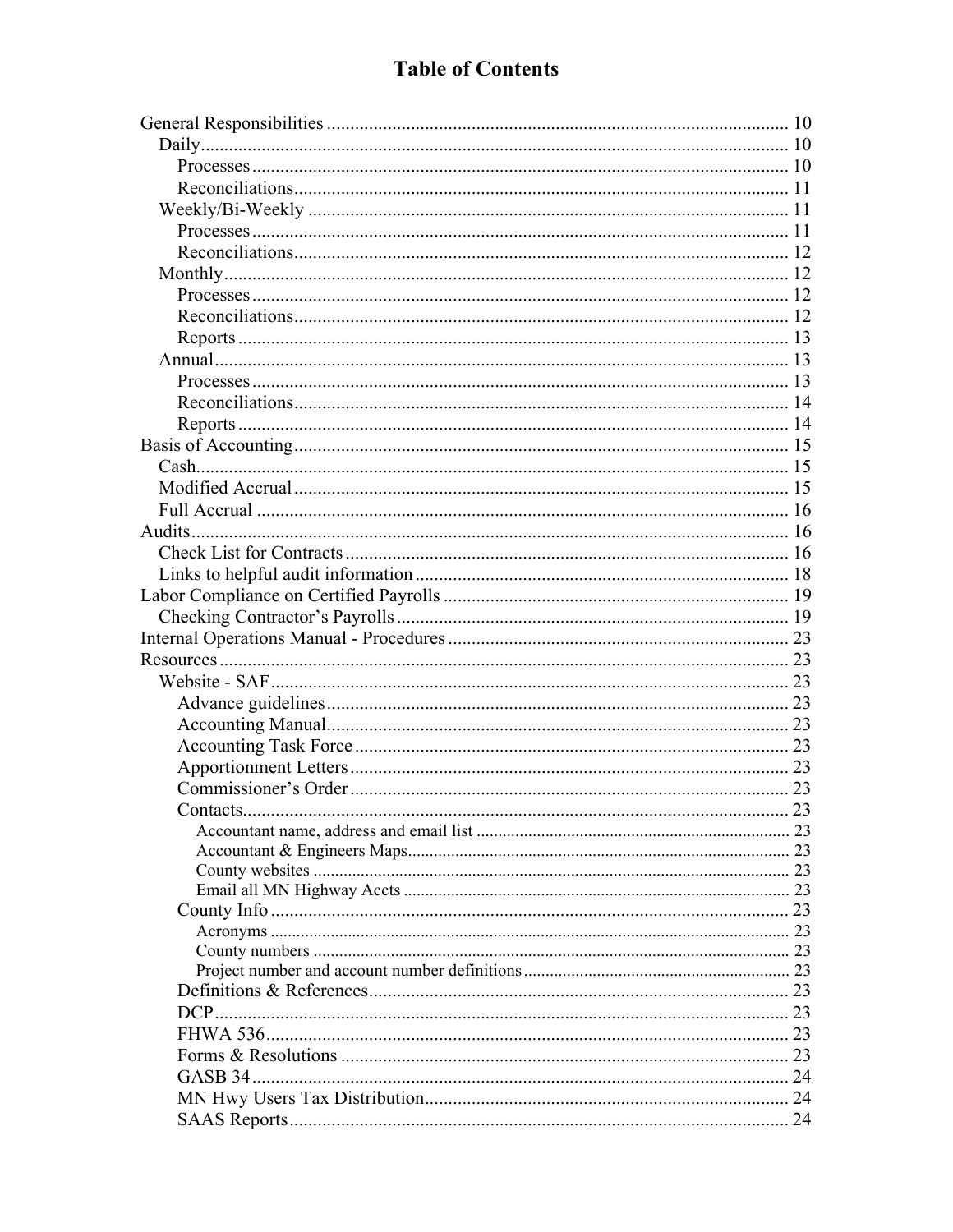#### **Table of Contents**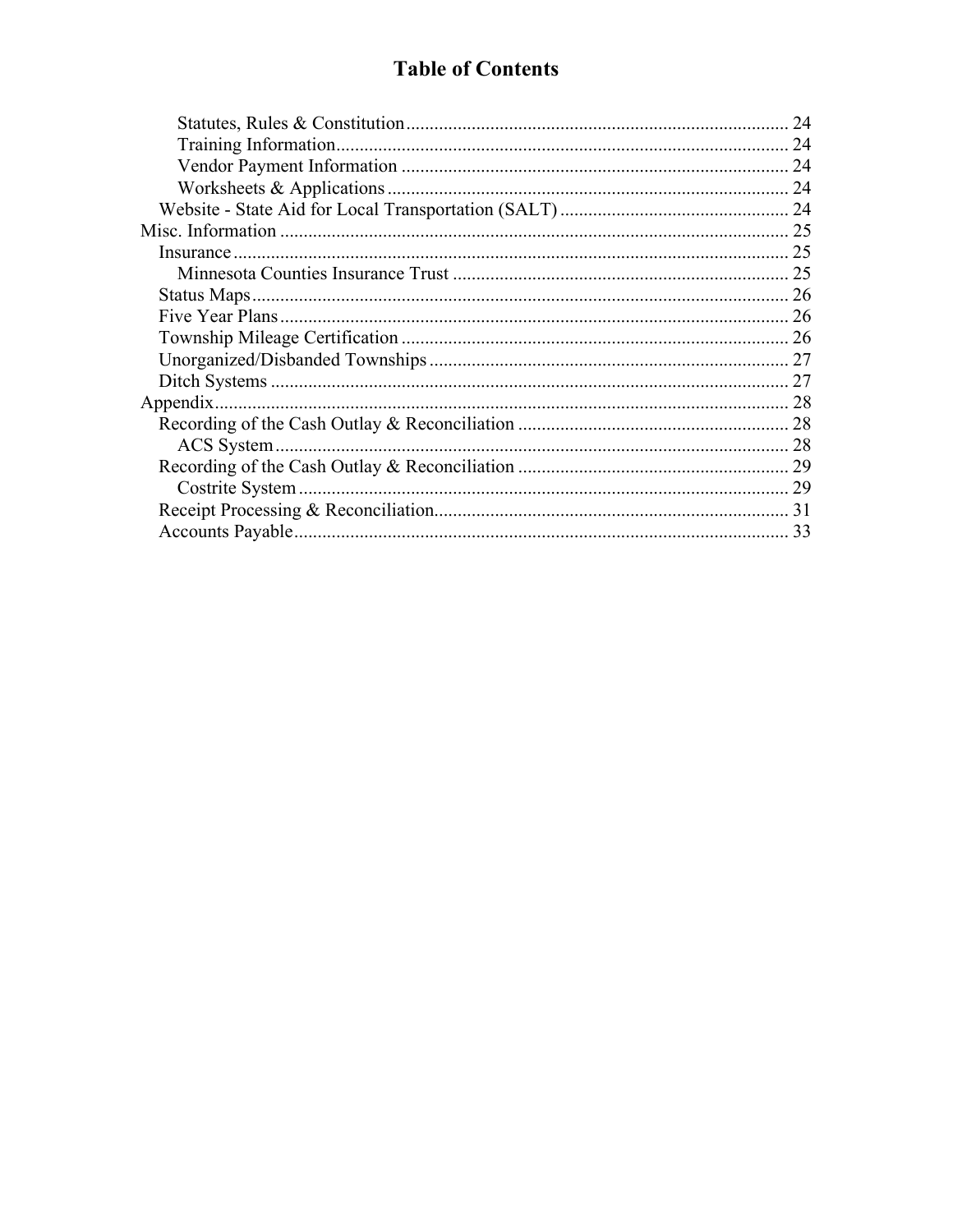## <span id="page-4-0"></span>**Welcome**

Congratulations on your position as the Accountant for the Highway Department! This can be a very challenging position but there are many great resources available to you. Although you will find each county's organizational structure and procedural requirements unique, there are many similarities.

The best approach to getting into the "swing" of this position is to become acquainted with the existing procedures, deadlines, and specific requirements of your position. You may find that the Engineer is not familiar with the full scope of your position. A meeting to establish the expectations and your understanding of the position is beneficial to all in the highway department.

Another resource is your office staff and the Auditor/Treasurer's office. These coworkers can provide you with deadlines and procedures specific to your county. They can also provide an understanding of how things are done and why. Additional resources include your Accounting Task Force Representative, State Aid Finance, your software vendor, and other County Accountants.

The Accountant's Reference Guide is intended to give you an overview of general deadlines and reporting requirements that are common across counties. It will provide information that allows you to ask the right questions, be aware of annual reporting requirements that are specific to your job, get a general understanding of your responsibilities and help you to be successful in your position.

Just remember that there are resources out there that will help you. A great way to spend one of your early days is to visit the State Aid Finance website at [www.dot.state.mn.us/safinance](http://www.dot.state.mn.us/safinance) and spend time looking around; become familiar with the different areas, links, and acronyms.

## <span id="page-4-1"></span>**State Aid Accounting Manual**

The State Aid Accounting Manual provides consistent cost accounting procedures for reporting purposes. The State Aid Finance Office, along with the members of the Accounting Task Force update the Accounting Manual as changes occur or updates are necessary. This manual should be one of your first references as a new Accountant.

## <span id="page-4-2"></span>**Training**

## <span id="page-4-3"></span>*State Aid Finance (SAF)*

Training on State Aid processes, accounting procedures and reports is available from SAF. The training topics and schedule are tailored to meet your needs. A member of the SAF team is available to assist you either on site at your county and/or work with you via telephone. Training includes, but is not limited to, annual reports, accounts payable  $\&$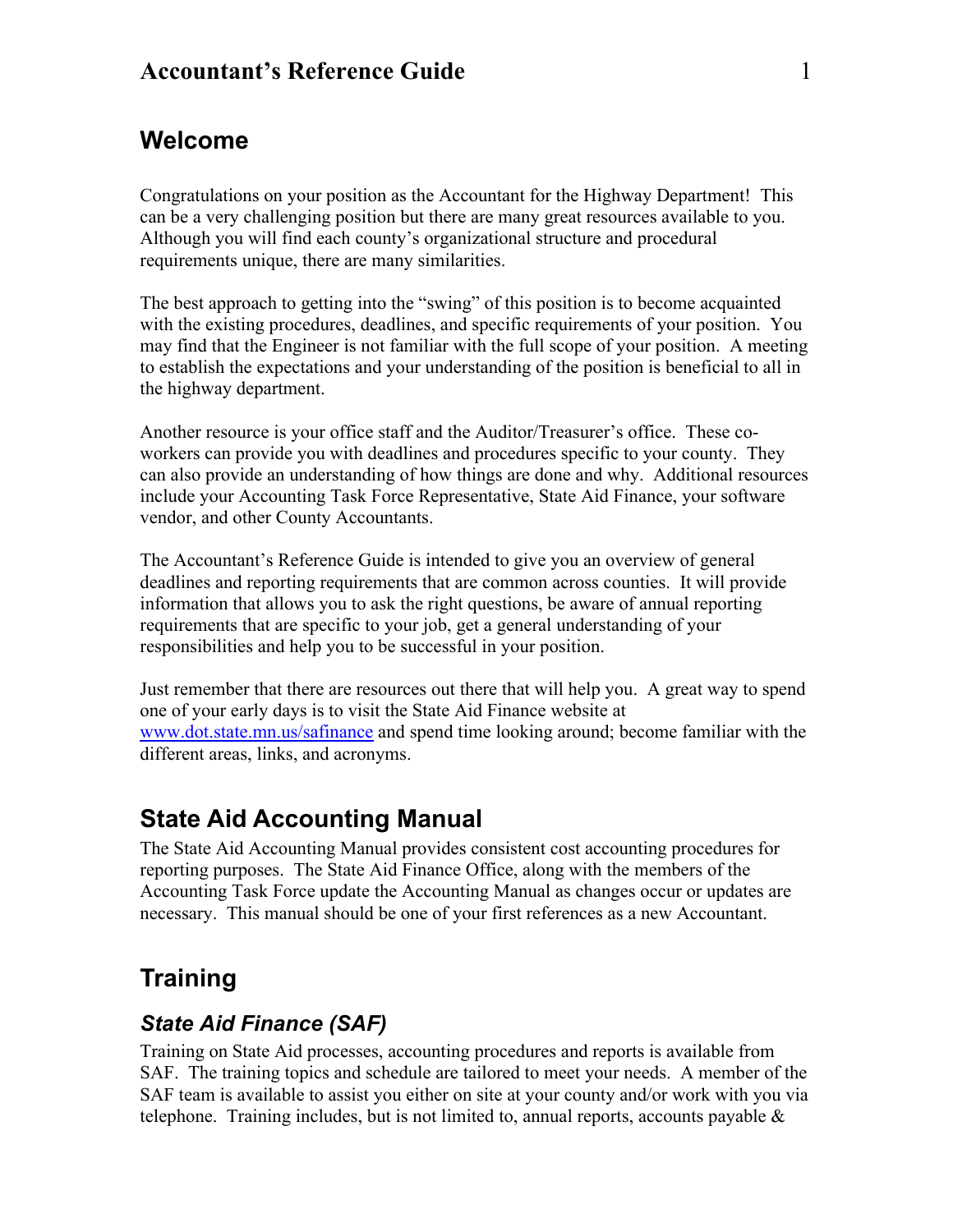receivables, balance sheet accounts, deferred revenues, depreciation, fixed assets, general overview of state aid/cost accounting, inventory, payroll, payments, reconciliations, unallocated costs, and year-end adjustments.

On-site training must be requested on a State Aid Training Request form which is available on the SAF website at [www.dot.state.mn.us/safinance.](http://www.dot.state.mn.us/safinance) Once the training is completed a Training Critique (also available on the SAF website) must be completed and emailed to SAF.

#### <span id="page-5-0"></span>*Software Vendors*

Training is available from your cost accounting software vendor and they can be contacted for further information.

## <span id="page-5-1"></span>**Funding**

#### <span id="page-5-2"></span>*State Aid*

Each county receives an allocation annually for state aid construction and maintenance. State Aid apportionments are made in accordance with formulas established by the Minnesota Constitution, Statutes and Rules. MnDOT uses the Minnesota Highway Users Tax Distribution (HUTD) Fund to allocate funds to the counties and municipalities. Funding sources include motor fuel tax revenue, license fees and motor vehicle sales tax.

The total available is apportioned annually to the counties and municipalities by the Commissioner in the form of a Commissioner's Order in late January. A copy of the Minnesota Highway Users Tax Distribution Fund and the Commissioner's Order may be obtained from the SAF website.

Most counties receive an annual allotment for Regular Construction & Maintenance, Municipal Construction & Maintenance (for cities under 5,000 population), Town Bridges and Township roads. Other funding is allocated on a project basis and includes County Turnback, State Park, Special Town Bridge and Disaster funds.

## <span id="page-5-3"></span>*Federal Aid*

An Area Transportation Partnership (ATP) distributes federal funds. The ATP is a committee consisting of County Engineers, MnDOT personnel, and representatives from cities, counties, and townships. There is one ATP for each MnDOT district in the state. There are separate categories for bridges, roads, and enhancement projects. Each ATP distributes federal money in their district differently. In some district's county projects are judged against MnDOT projects. In other districts there is a county road sub target amount that the ATP uses to pick projects. You can consult with your Engineer to determine how federal funds are distributed in your district.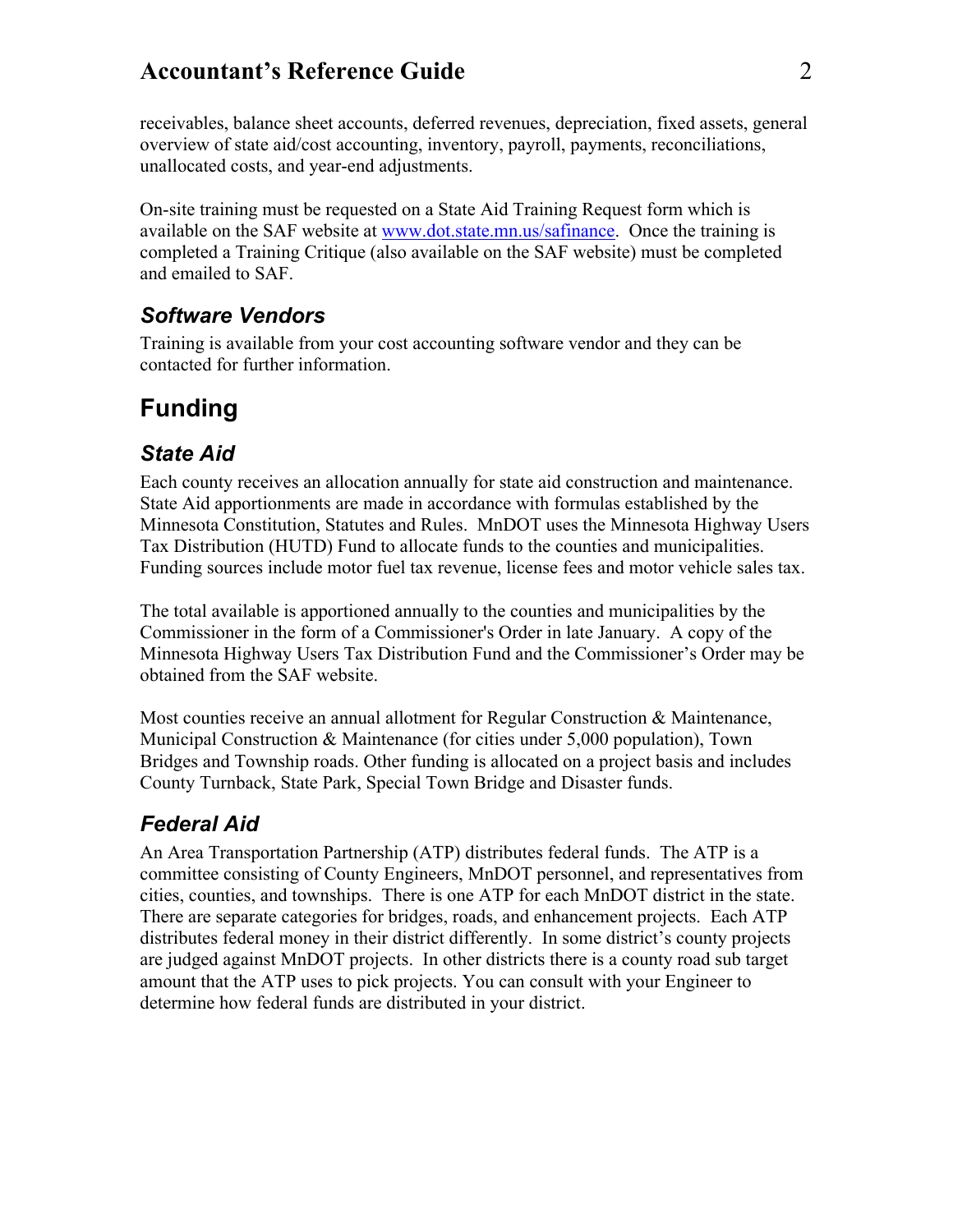#### <span id="page-6-0"></span>*Bonding*

#### <span id="page-6-1"></span>**State Bonds**

There are different types of bond funds. The State of Minnesota sells bonds that are used by local governments to build bridges, fund safety projects and routes of regional significance and other programs. Bonding is coordinated through the State Aid Office. Projects must qualify for bonding by meeting certain criteria. Bonding is a reimbursable program, so expenditures are billed as costs are paid to the contractor.

#### <span id="page-6-2"></span>**State Aid Bonds**

Counties may sell State Aid Bonds to expedite construction when they do not have enough available state aid funds. These are bonds sold by the county, but the principal and interest payments are guaranteed by the state. The county generally coordinates the bond sale with a financial advisor. Principal and interest is paid to the county through the county's state aid construction and maintenance accounts. Projects are applied against the bonds through the State Aid Payment request process. Reports for current outstanding bonds can be obtained from the State Aid Accounting System (SAAS). More information regarding the bond process can be obtained from SAF.

#### <span id="page-6-3"></span>**Local Bonds**

Counties may also sell their own bonds to expedite construction when they do not have enough available state aid funds. These are bonds sold by the county and there is no interaction with the State Aid Office.

#### <span id="page-6-4"></span>*County Tax Levy*

The Association of Minnesota Counties (AMC) is a good reference for information on this subject, refer to the link below:

<span id="page-6-5"></span>[http://www.mncounties.org/Publications/FYIs/PDF/Property\\_Tax\\_System08.pdf](http://www.mncounties.org/Publications/FYIs/PDF/Property_Tax_System08.pdf)

#### *Advances*

Counties that anticipate exceeding their current available balance may request to advance future years state aid allotments. The State Aid Fund may have funds available in the fund balance to allow counties to advance their future years allocations for projects they want to construct now. The County Engineer, the District State Aid Engineer (DSAE), the State Aid Engineer and SAF annually review what projects are approved for advancing and how much of the fund balance is available. Reports of current advances and advancing procedures can be obtained from the SAAS. More information regarding the advance process can also be obtained from SAF.

#### <span id="page-6-6"></span>*Disaster Funding*

#### <span id="page-6-7"></span>**State Aid Disaster Funds**

State Aid Disaster Funds are monies available to counties for use in aiding a county that has suffered serious damage to its county state aid highway system from fire, flood,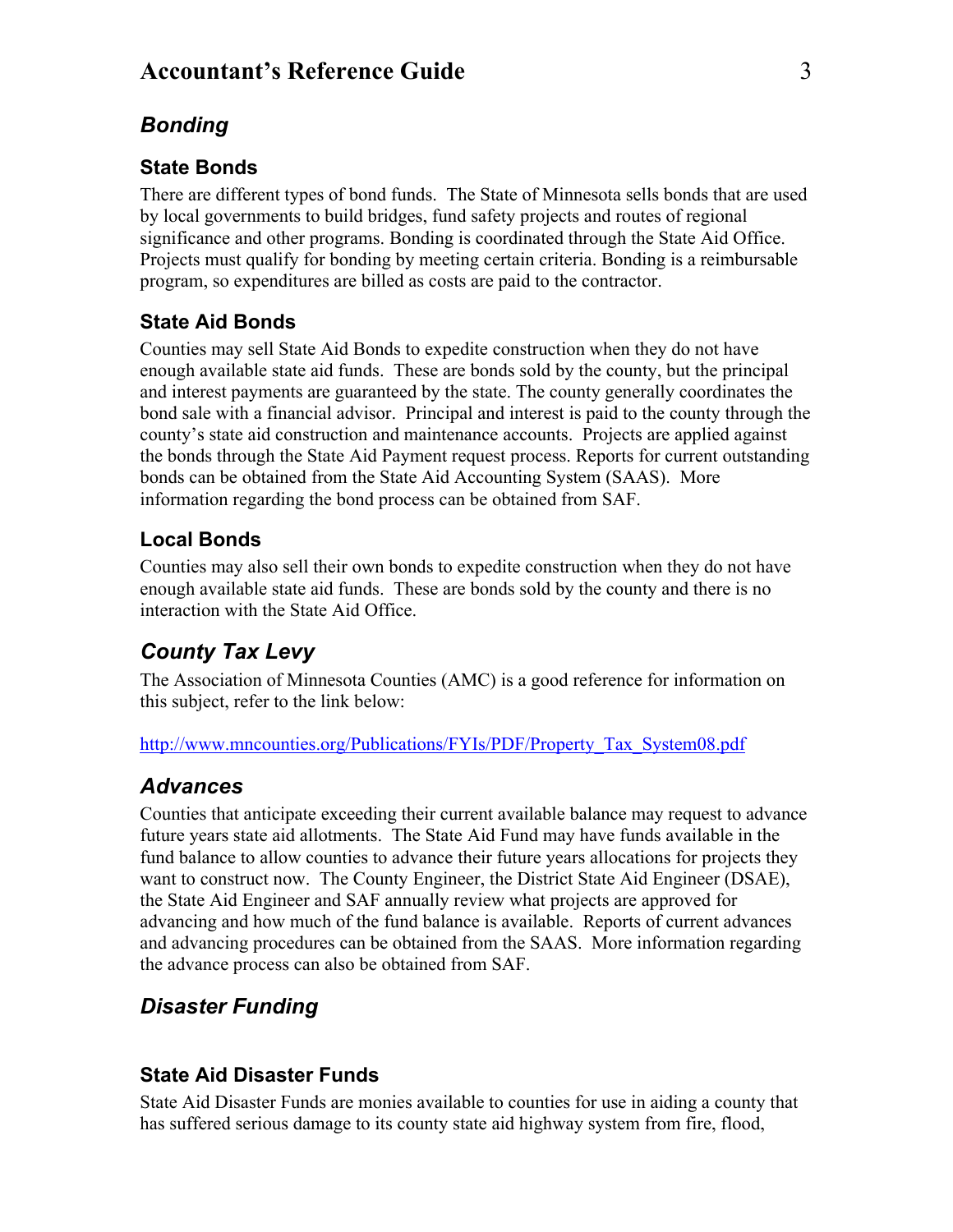tornado, or other uncontrollable forces of such proportion that the cost of repairs is beyond the normal resources of the county. Reference State Aid Rules 8820.2100.

#### <span id="page-7-0"></span>**Federal Emergency Management Agency (FEMA)**

The primary mission of the FEMA is to reduce the loss of life and property and protect the Nation from all hazards, including natural disasters, acts of terrorism, and other manmade disasters, by leading and supporting the Nation in a risk-based, comprehensive emergency management system of preparedness, protection, response, recovery, and mitigation.

Qualifications for FEMA funding vary. When a disaster is declared, FEMA will determine what recovery costs qualify. More information can be obtained from the FEMA website at: <http://www.fema.gov/index.shtm>

## <span id="page-7-1"></span>**Constitution, Statutes & Rules**

#### <span id="page-7-2"></span>*Constitution*

The Minnesota Constitution, Article 14, provides for the County and Municipal State Aid Systems, the County and Municipal State Aid Funds, the Highway User Tax Distribution Fund and the taxation of motor vehicle and motor fuel. A copy of the constitution can be obtained from the website:

[www.house.leg.state.mn.us/cco/rules/mncon/Article14.htm](http://www.house.leg.state.mn.us/cco/rules/mncon/Article14.htm)

#### <span id="page-7-3"></span>*Statutes*

Chapter 162 of the Minnesota Statues defines the laws for the County and Municipal State Aid Highways by which funds are allocated and distributed to the counties and municipalities. Other statutes relative to the county and are briefly described below. Links to these statutes can be found on the SAF website.

- 13.591 Public/Private Information for Contract Bids
- 15.72 Progress Payments/Retainage
- 160.17 Road Construction Contracts
- 161.081 Highway User Tax (5%)
- 163.07 County Highway Engineer (Annual Report Requirement)
- 174.50 Bridge Bonding
- 177.42 Prevailing Wage Rate
- 290.9705 Surety Deposits/Retainage Out state Contractors
- 298.75 Aggregate Tax
- 337.1 Prompt Payments to Subcontractors
- 429.041 Contracts Council Procedures
- 471.345 Uniform Contract Law
- 471.425 Prompt Payment of Local Government Bills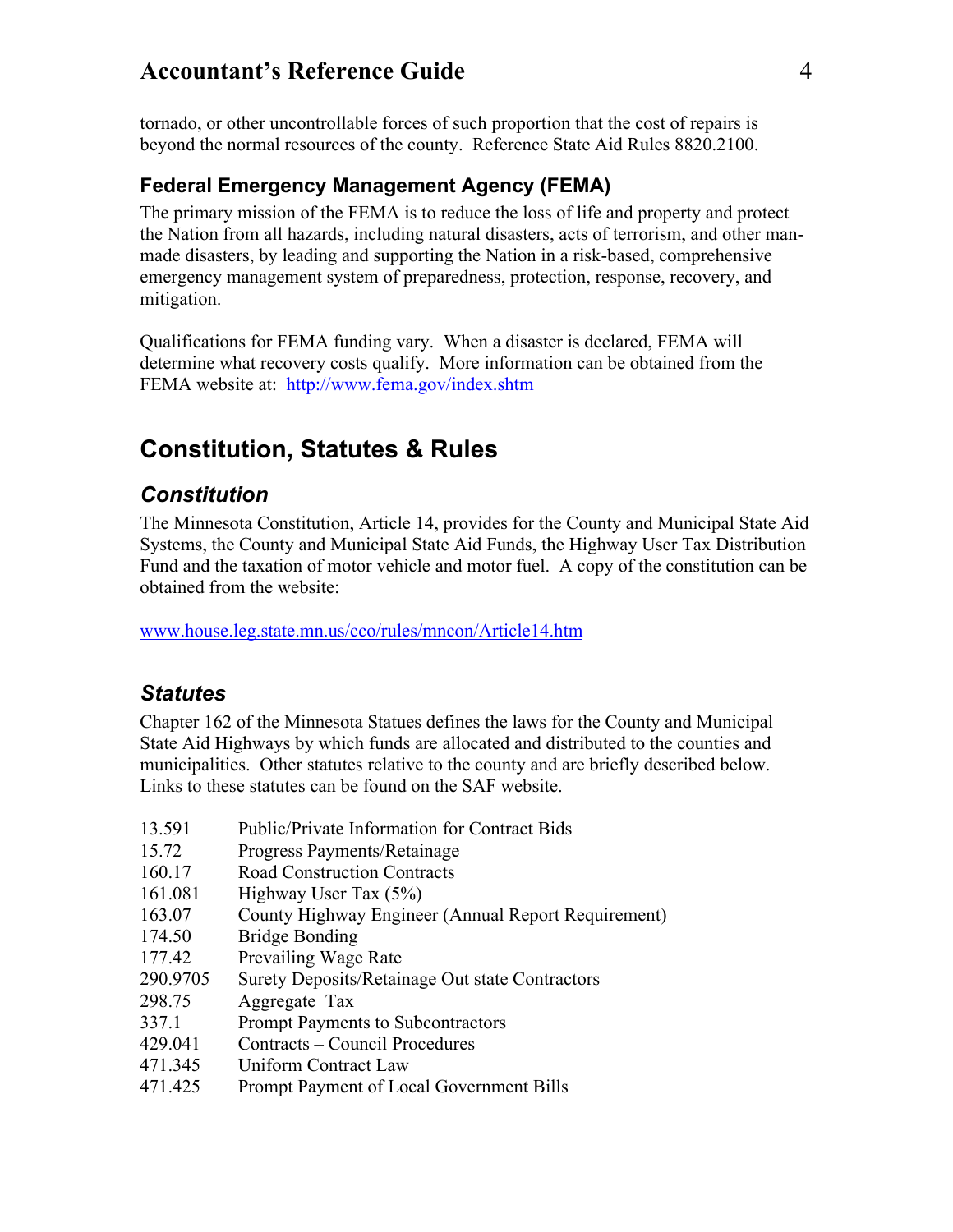#### <span id="page-8-0"></span>*Rules*

Minnesota Rules are promulgated by the Commissioner acting with the advice of a committee selected by County Boards. The committee is composed of nine members from different districts; five of whom can be County Commissioners, and the remaining are County Highway Engineers. Rules have the force and effect of law. A link to the Rules can be found on the SAF website.

## <span id="page-8-1"></span>**Committees, Conferences & Meetings**

#### <span id="page-8-2"></span>*Accounting Task Force*

The Accounting Task Force (ATF) is a committee responsible for developing and reviewing accounting procedures used by County Highway Accountants to enable compliance with rules, regulations, statutes, and Generally Accepted Accounting Principles (GAAP). The task force works with the SAF office to update the accounting manual and discuss various aspects of the SAF Website to facilitate use by the Accountants. Membership on the task force is voluntary and includes one member and one alternate member from each district, one state auditor and SAF personnel. The terms last two years and the committee generally meet two to four times a year. Each member serves as a resource for information within their district.

#### <span id="page-8-3"></span>*Minnesota County Highway Accountants Association*

The Minnesota County Highway Accountants Association is a group of Accountants under the general direction of the Minnesota County Engineers Association. There are three elected officials within the association: President, Vice-President and Secretary/Treasurer, and a planning committee. Each year the association sponsors a conference which is assembled by the planning committee. The location of the conference varies.

The annual conference is an excellent opportunity for all County Highway Accountants to share ideas about important dimensions of their work. It is also an opportunity to be updated on current issues affecting County Highway Departments with presentations from the County Engineer's Association, the SAF office and various software companies. It's a chance to meet with peers, earn Continuing Education Units (CEUs) and discuss issues specifically related to Highway Accountants. All efforts should be made to attend this conference each year.

#### <span id="page-8-4"></span>*District meetings*

Most districts will have a district meeting in the fall. The purpose of the meetings is to present and discuss current issues relative to cost accounting and construction record keeping in a smaller environment. It provides an opportunity to discuss issues that may be unique to the district. The County Engineers and/or the District State Aid Engineer may attend, along with personnel from the State Aid Office. Some districts hold district meetings more often if the need arises. Get in touch with the neighboring County and find out when your district meets.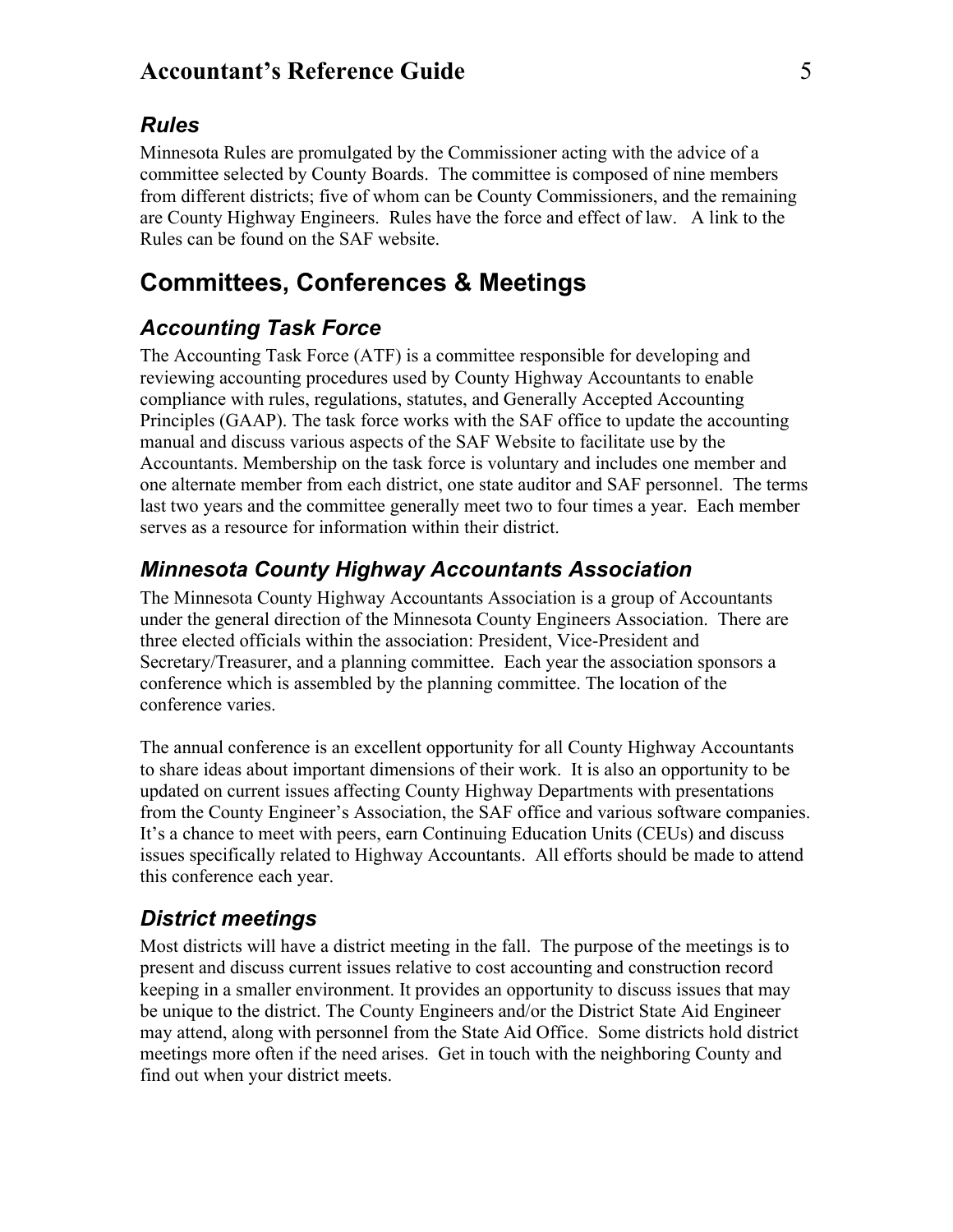#### <span id="page-9-0"></span>*Cost Accounting meetings*

Affiliated Computer Services (ACS) and Counties Providing Technology (CPT) are two software companies that provide cost accounting software to the majority of the counties in Minnesota. Some of the larger counties have their own in-house cost accounting systems. ACS and CPT hold annual conferences and year-end meetings to go over procedures and enhancements. The meetings are held at various times each year and may be held anywhere from December to March of the following year. There also presentations at the Annual Accountant's Conference. Know the contact number for your software vendor and be sure to get your name on the mailing list for these meetings.

#### <span id="page-9-1"></span>*Misc. meetings*

There may be various meetings that you are required or wish to attend. They may include:

- County Board meetings
- Committee meetings related to highway department issues
- Union meetings (if you are a member)
- Safety committee meetings
- Supervisor meetings
- Networking meetings within the county
- Township and city meetings

## <span id="page-9-2"></span>**Personnel**

## <span id="page-9-3"></span>*Annual Seasonal Employee Hiring*

The process for hiring seasonal employees can take time. Be sure to start early enough so the employees are able to begin work when needed. Discuss with the Engineer what part of the process you are responsible for.

## <span id="page-9-4"></span>*Union Clothing Allowance*

Union contracts may allow for reimbursement of boots and/or safety clothing for certain employees. You may be responsible for maintaining account balances and informing employees of the deadlines for spending the clothing allowance.

## <span id="page-9-5"></span>*Vacation, Sick and Compensatory Time Balances*

Most counties have a maximum balance for vacation, sick and comp. time hours that can be carried from year to year. It may be your responsibility to remind employees of the county policy for carrying over maximum balance for vacation, sick and comp. time hours.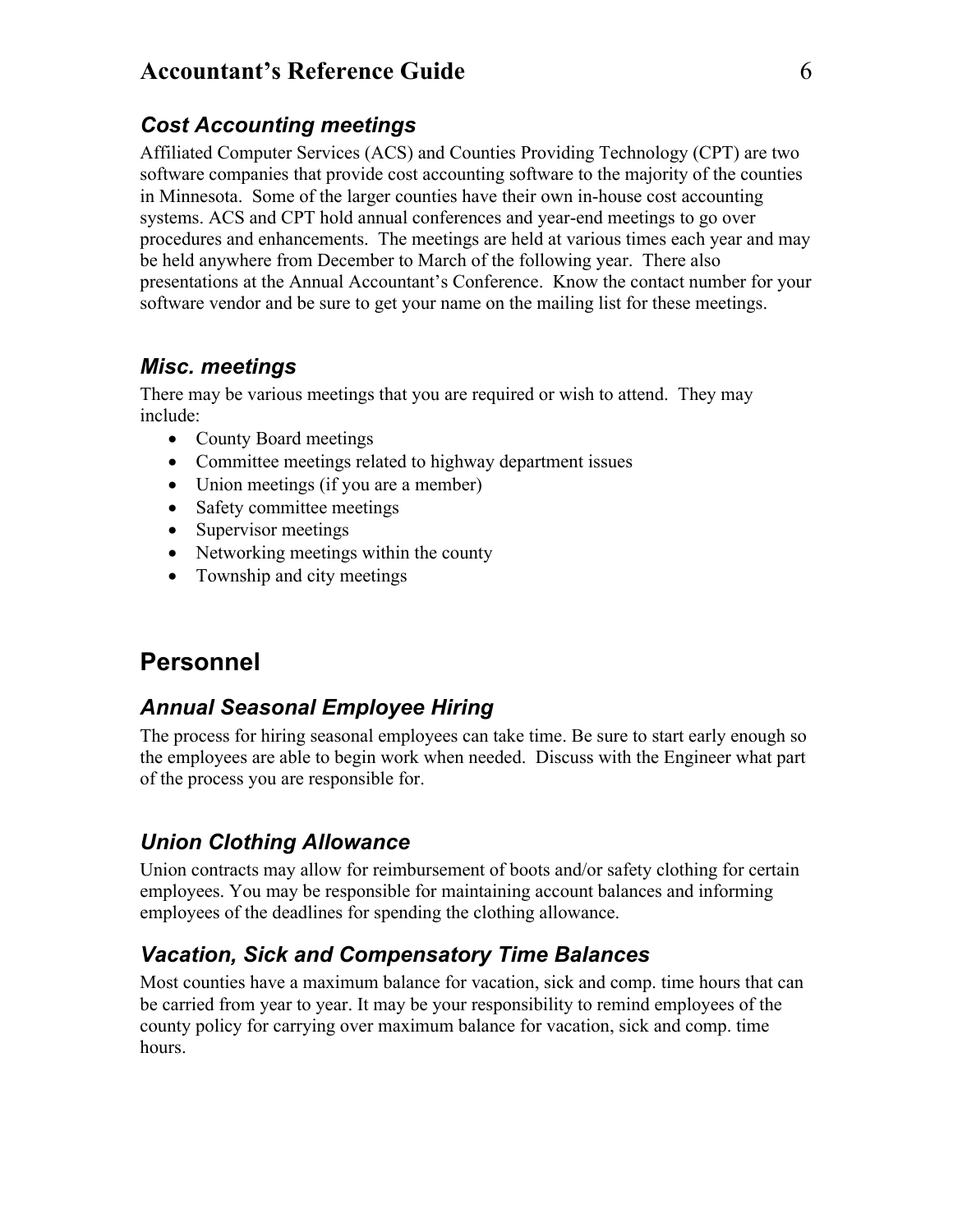## <span id="page-10-0"></span>**Budget**

Your participation in the budget process may be extensive or limited. In either case the accounting and reporting for your department should be up to date and available for your Engineer to use in the process. The current year and previous years' trends are what shapes the argument for future resources being budgeted for the highway department. Be aware of the following:

- What your involvement will be
- When is the initial preliminary budget due?
- Percent of increase allowed/decrease required
- Dates of public meetings, and your involvement
- Special projects and changes in the coming year that impact a line item

## <span id="page-10-1"></span>**Data Privacy**

Talk to auditor and personnel staff to determine data privacy rules.

## <span id="page-10-2"></span>**Records Retention**

Effective August 1, 2006, M.S. 138.17 was amended to remove the Commissioner of Administration from performing all functions related to records management.

Each county should have an adopted Record Retention Schedule approved by the Records Disposition Panel. Your county may have chosen to adopt the County General Record Retention Schedule available by going to the MN Historical Society website at [www.mnhs.org/preserve/records/retentionsched.html](http://www.mnhs.org/preserve/records/retentionsched.html) .

The schedule has a specific Highway section. Some records maintained at the Highway Dept. may not be the "official" county record. An example is timesheets, which may be the responsibility of Human Resources; or vendor invoices, which may be maintained at the Auditor/Treasurers office. Retention of such data would be at the highway department's discretion. The county should keep an inventory of documents stored and a list of records disposed of.

#### Needs Documentation

The retention schedule below are time frames suggested by the SALT Need Manager. Questions regarding these should be directed to the Need Manager on 651-366-3810.

Updated Needs Sheets – Until next needs cycle is complete. Grading Cost Sheets – Permanently (needed for reference purposes) After the Fact  $&$  Credit for Local Effort documentation  $-25$  years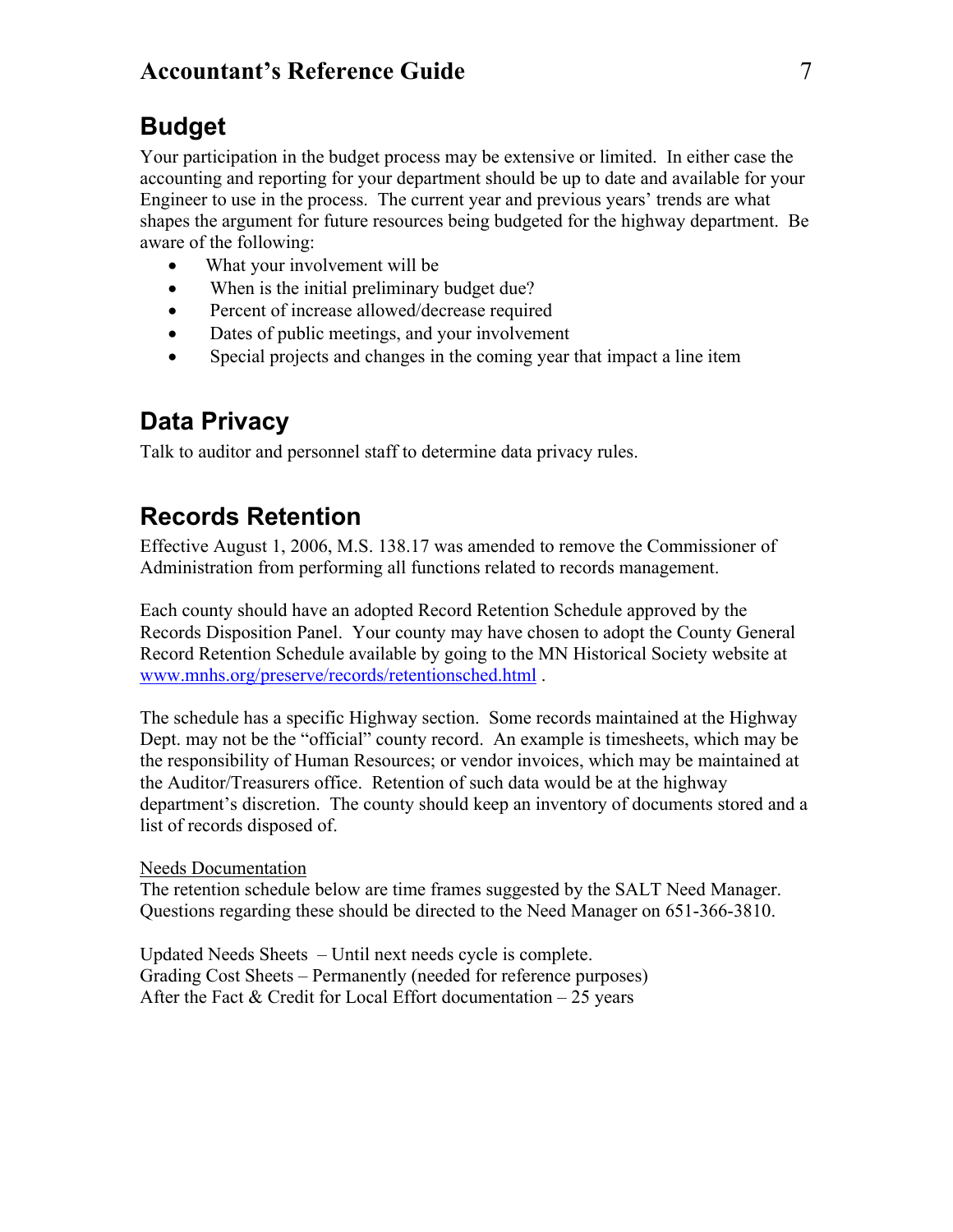## <span id="page-11-0"></span>**Construction**

#### <span id="page-11-1"></span>*Contracts*

#### <span id="page-11-2"></span>**Advertising**

Per M.S. 160.17, Subd. 2, no county or town road contract for construction or improvement exceeding the amount for which sealed bids are required as provided in section [471.345](https://www.revisor.leg.state.mn.us/bin/getpub.php?type=s&num=471.345&year=2007) shall be let without first advertising for bids in a newspaper of general circulation published in the county where the construction or improvement is proposed to be done. The advertisement shall be published once a week for three successive weeks in the case of a county contract and two successive weeks in the case of a town contract, the last publication to be made at least ten days before the time fixed for receiving bids and letting the contract. It shall specify, generally, the work to be done, the place where the plans and specifications are on file, and the time and place of receiving bids and awarding the contract.

Electronic advertising is available at the SALT website at <http://www.dot.state.mn.us/stateaid/eadvert.html> .

#### **Bid Opening**

Check with your Engineer to determine what your responsibilities are in this process. Law dictates that the only information that can be released until the bid has been awarded is the apparent low bidder and the total bid amount, no detail. Prior to the bid opening only the plan holders list may be disclosed to the public.

#### <span id="page-11-3"></span>**Bid Award**

The bid award is generally approved with a resolution by the Board of Commissioners.

#### <span id="page-11-4"></span>**Contract Paperwork**

Check with your Engineer to determine what your responsibilities are in this process. Each County has similar required documents but the responsibility of completing the documents does not always fall on the Accountant.

A useful resource for tracking contract paperwork is the Project Checklist on the SAF Website:

[http://www.dot.state.mn.us/safinance/spreadsheets/project\\_checklist.xls](http://www.dot.state.mn.us/safinance/spreadsheets/project_checklist.xls)

#### <span id="page-11-5"></span>**Partial and Final Payments**

Check with your Engineer to determine what your responsibilities are in this process. The procedure for entering work certified will vary based on office staff and software. Refer to Check List for Contracts on page [16.](#page-19-2)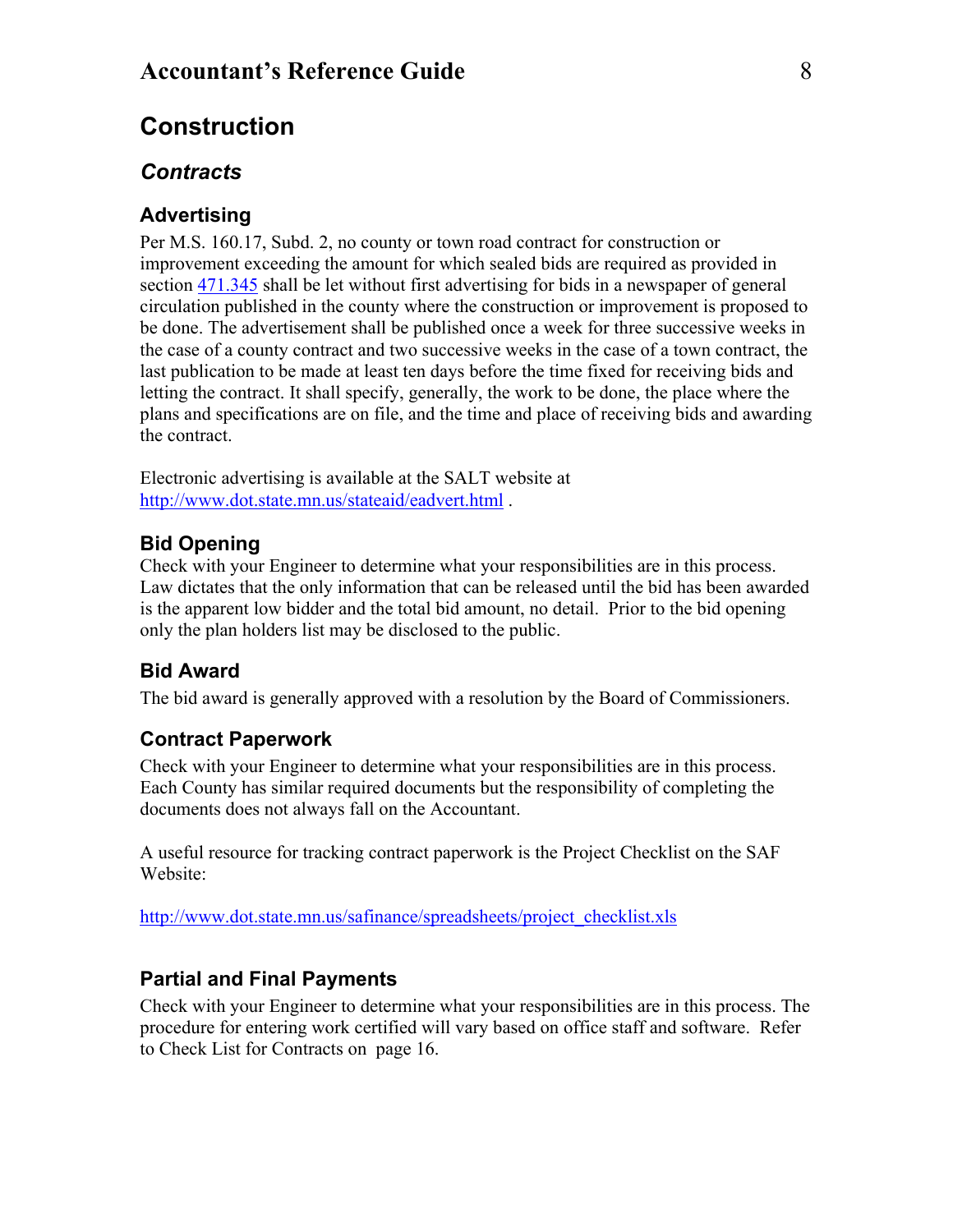#### <span id="page-12-0"></span>**Debarred contractors**

Debarred contractors are contractors that have been disqualified from entering into or receiving contracts or from serving as a subcontractor or material supplier under a contract**.**

This information discusses the Debarment and suspension of Vendors found in Mn Rule 1230.1150 and Mn Rule 1230.4100. Coverage of the topic is not necessarily exhaustive and is not intended to serve as legal advice.

#### <span id="page-12-1"></span>**Dept. of Admin.**

Mn Rule 1230.1150 gives the Mn Dept of Admin. the authority to debar or suspend vendors. The Materials Mgmt. Division (the Director) may suspend a person from eligibility to receive solicitations, the award of contracts, or selling any products or services to state agencies if the Materials Mgmt. Division determines that the person has engaged in an activity that might lead to debarment.

Debarment causes may include contract criminal activities, conviction of antitrust laws, violation of contract provisions, failure to perform, unsatisfactory performance, collusion, and other causes deemed to be serious and compelling.

#### **MnDOT**

Mn Rule 1230.4100 forbids MnDOT from awarding a contract to a debarred or suspended contractor and may not approve a contract under which a debarred or suspended person will serve as a subcontractor or material supplier. Other reference material regarding MnDOT's Debarred List and process can be obtained from Mn Rule 1230.3100 thru 1230.4300.

#### **Reject Bid List**

M.S.161.32, Subd. 1d allows MnDOT to reject bids from bidders who failed to perform a previous contract with the state.

Currently, local agencies have no statutory authority to create a reject bid. Mn Statute 16C.28, Subd 1(a) 1 states the contract can be awarded to the lowest "responsible bidder".

#### <span id="page-12-2"></span>*Maintenance*

Be aware of when maintenance contracts expire. Examples may be

- Beaver Control Contractors
- Equipment Operators
- Weed Control Inspectors
- Gravel pit ingress / egress agreements
- Any other service that is contracted out for a duration of time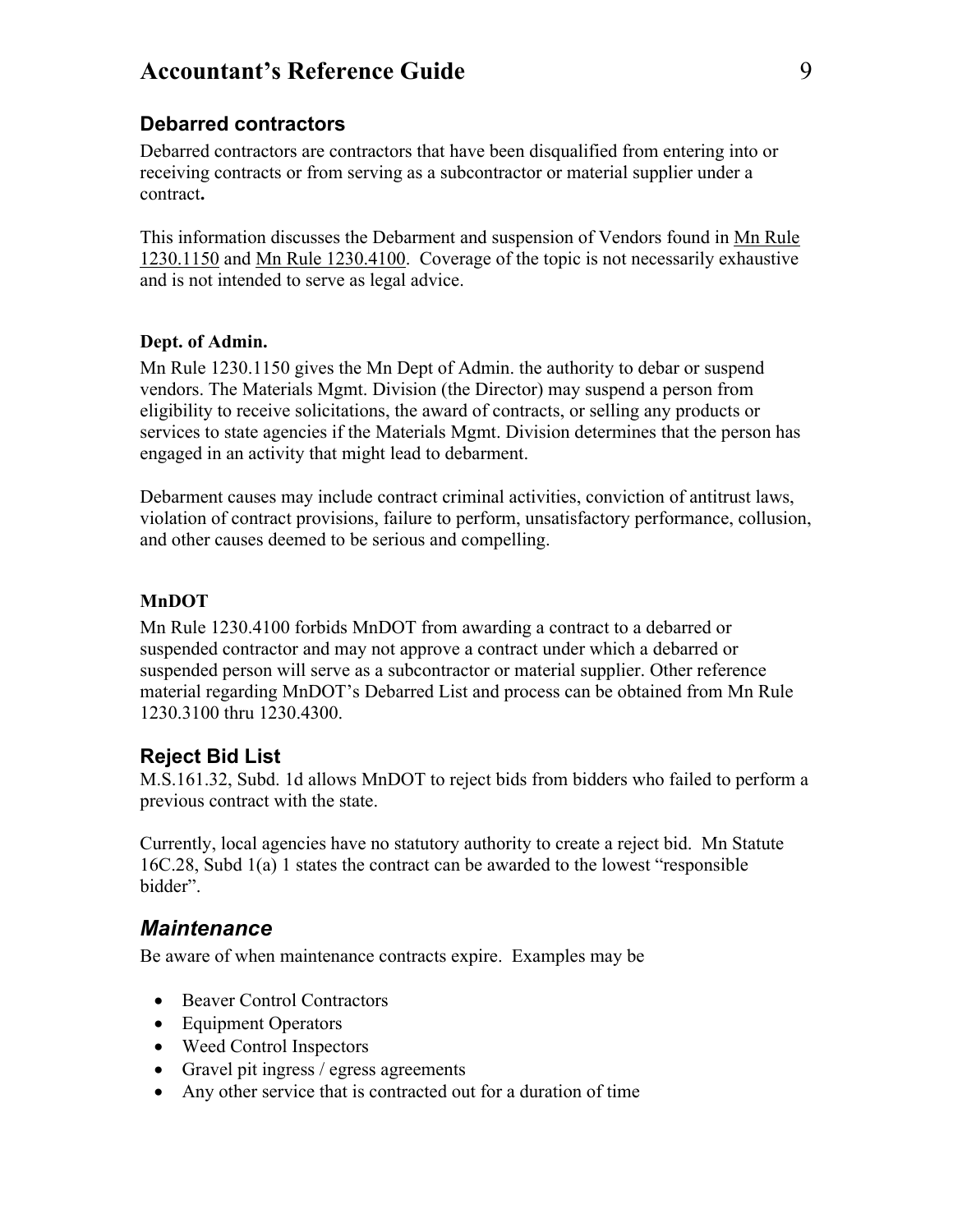## *Programs*

Your county may not provide all the programs listed in this section.

#### <span id="page-13-0"></span>**Dust Control**

- Be aware of the deadline for customers to apply for dust control services
- Know when the dust control application will occur
- Schedule motor grading services on gravel roads prior to application

#### <span id="page-13-1"></span>**Spring Road Restrictions**

• In the spring, there are road restrictions which limit vehicle weight. Be aware of the dates of these road restrictions. MnDOT restrictions and County restrictions may differ.

#### <span id="page-13-2"></span>**Roadside Mowing**

• Know dates that each cutting starts and must be completed.

#### <span id="page-13-3"></span>**Seal Coating, Maintenance Overlays, Etc.**

• You may be asked about these project types by the public. To assist in answering questions, know where and when they will occur.

## <span id="page-13-4"></span>**General Responsibilities**

The following is a list of many deadlines and important dates that you should be aware of throughout the month that relate to highway activities. Responsibilities vary by county and may even include non-highway related activities. You should meet with your Engineer to determine other duties that may be assigned to you.

## <span id="page-13-5"></span>*Daily*

#### <span id="page-13-6"></span>**Processes**

- Supervise clerical staff
- Timecard verification (employee and equipment) and entry
- Accounts Payable
	- Verify product or service has been provided
	- Verification of vendor invoices and statements
	- Entry and posting of purchase information
	- Voucher processing for Engineer's approval
- Customer interaction
	- Answer questions from the public, vendors, contractors, etc.
	- Sale of materials, maps, plans to contractors
	- Permit transactions (moving, utility, field access, etc.)
- Process & deliver daily mail
- Review of office schedules, maintenance work, and construction, this will assist in answering inquiries.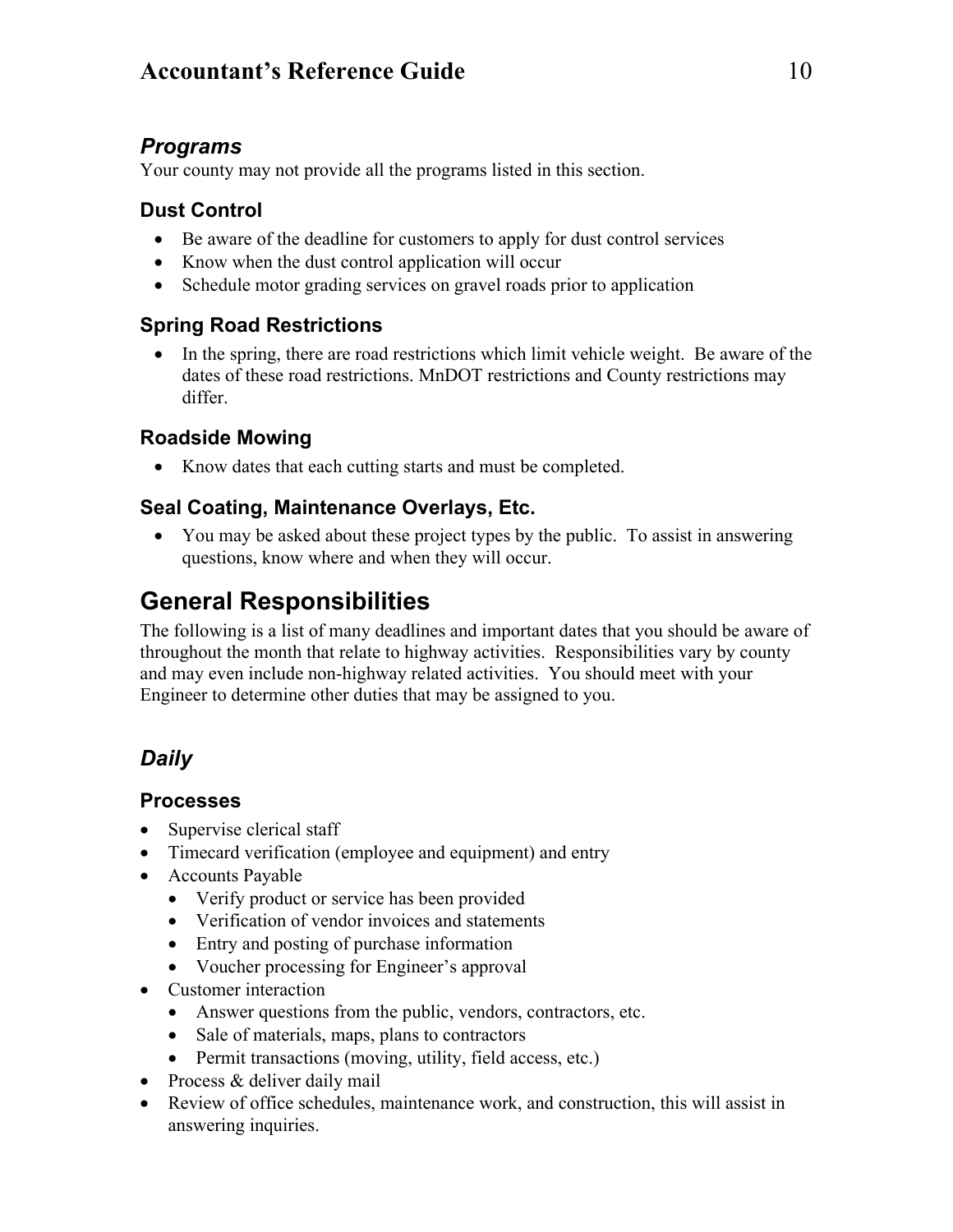#### <span id="page-14-0"></span>**Reconciliations**

• Reconcile and prepare deposits and receipt report for county treasurer's office. Cash deposits may be done more or less frequently as requested by the county treasurer.

## <span id="page-14-1"></span>*Weekly/Bi-Weekly*

#### <span id="page-14-2"></span>**Processes**

- Payroll processing
	- Update and maintain personnel files. Know the dates that employees receive pay rate increases such as step anniversaries, cost of living increases, and longevity increases so that the employee's payroll records are submitted correctly, and salary increases are not delayed.
	- Know when the work week starts and ends. This is required for overtime calculation in some contracts.
	- Be familiar with start and end dates of the pay periods, and actual pay date.
	- Interface or data entry to county payroll system. Know the payroll department's deadline for processing payroll. Establish timesheet deadlines for employees that allow you enough time to process daily time.
- Accounts Payable (payment of invoices)

The auditor's office issues two types of warrants; warrants that require commissioner approval (commissioner warrants) and warrants that do not require the commissioner's approval (auditor warrants).

Auditor warrants are typically for general operating expenses, smaller purchases and misc. expenses that have delegated authority from the County Commissioners. Commissioner warrants are typically for supplies, materials, new equipment, final contract payments and other major purchases. Below are some deadlines to be aware of.

- Deadline for submitting invoices or interfacing purchase batches to the auditor's office to meet the deadline for board approval.
- Date County Board approves invoices. Generally, the same meeting each month (i.e.,  $2<sup>nd</sup>$  or  $4<sup>th</sup>$  Tuesdays monthly).
- Date auditor warrants and commissioner warrants are processed by the auditor's office. For commissioner warrants, this may not be the same day as board approval but generally within the same week
- Construction
	- Bid preparation and advertisement
	- Contracts Payable
		- Daily/weekly diary forms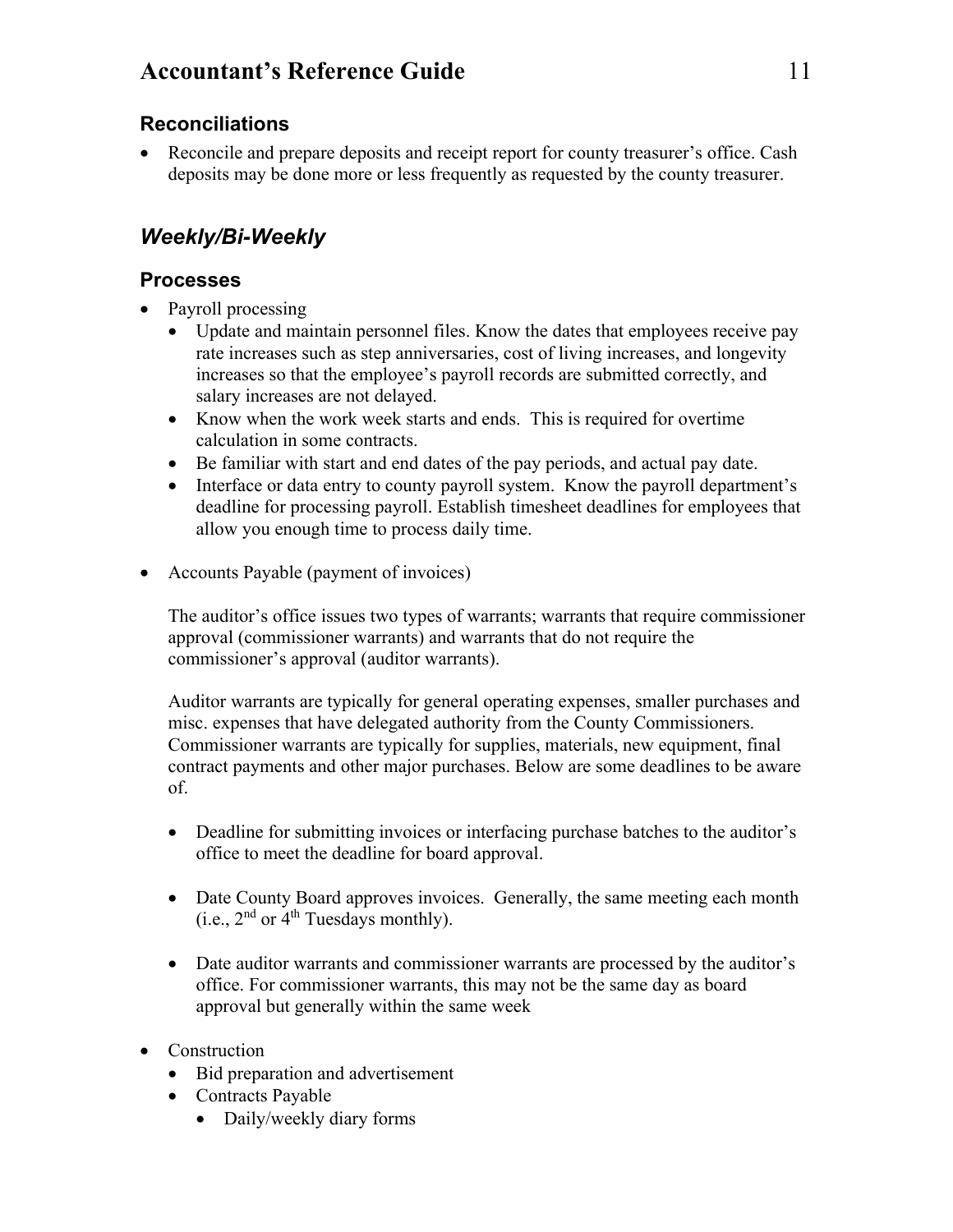- Partial payment preparation
- Interface certified work to costing system and interface payment to county financial.
- Prepare State Aid & Federal Aid Payment request forms
- Enter receipts in costing system for cash and A/R sales
- Supervise billings for supplies and services to other departments and government entities.

#### <span id="page-15-0"></span>**Reconciliations**

• Reconcile and prepare deposits and receipt report for county treasurer's office. Cash deposits may be done more or less frequently as requested by the county treasurer.

## <span id="page-15-1"></span>*Monthly*

#### <span id="page-15-2"></span>**Processes**

• Accounts Receivable (customer billing)

Invoices and statements are generally produced on a monthly billing cycle for material and services provided by the county highway department during the month. Be sure all charges to customers from daily time, inventory, purchases, and adjustments have been posted to the costing system before you start producing invoices.

- Monthly invoices and statements should be mailed to customers on or around the same date each month.
- Inventory management
	- Verify additions and withdrawals
	- Fuel reports, meter readings
	- Monitor unit prices for inventory
- Sales and fuel tax reports preparation
	- Sales & Use Tax, special fuels tax, PTO refund, Federal Excise refund
- Budget
	- Manage cash position
	- Prepare revenue and expenditure comparison to budget report for Engineer

#### <span id="page-15-3"></span>**Reconciliations**

Reconciliations and closings should be completed by the  $15<sup>th</sup>$  of the following month. Reports should be available upon completion of reconciliation.

- Cash to the auditor's financial system
- Account receivables to customer detail
- Accounts payable to the vendor detail
- Salaries/wages payable to the auditors financial/payroll system
- State Aid receivables to State Aid Status Report
- State Aid allotments to State Aid Status Report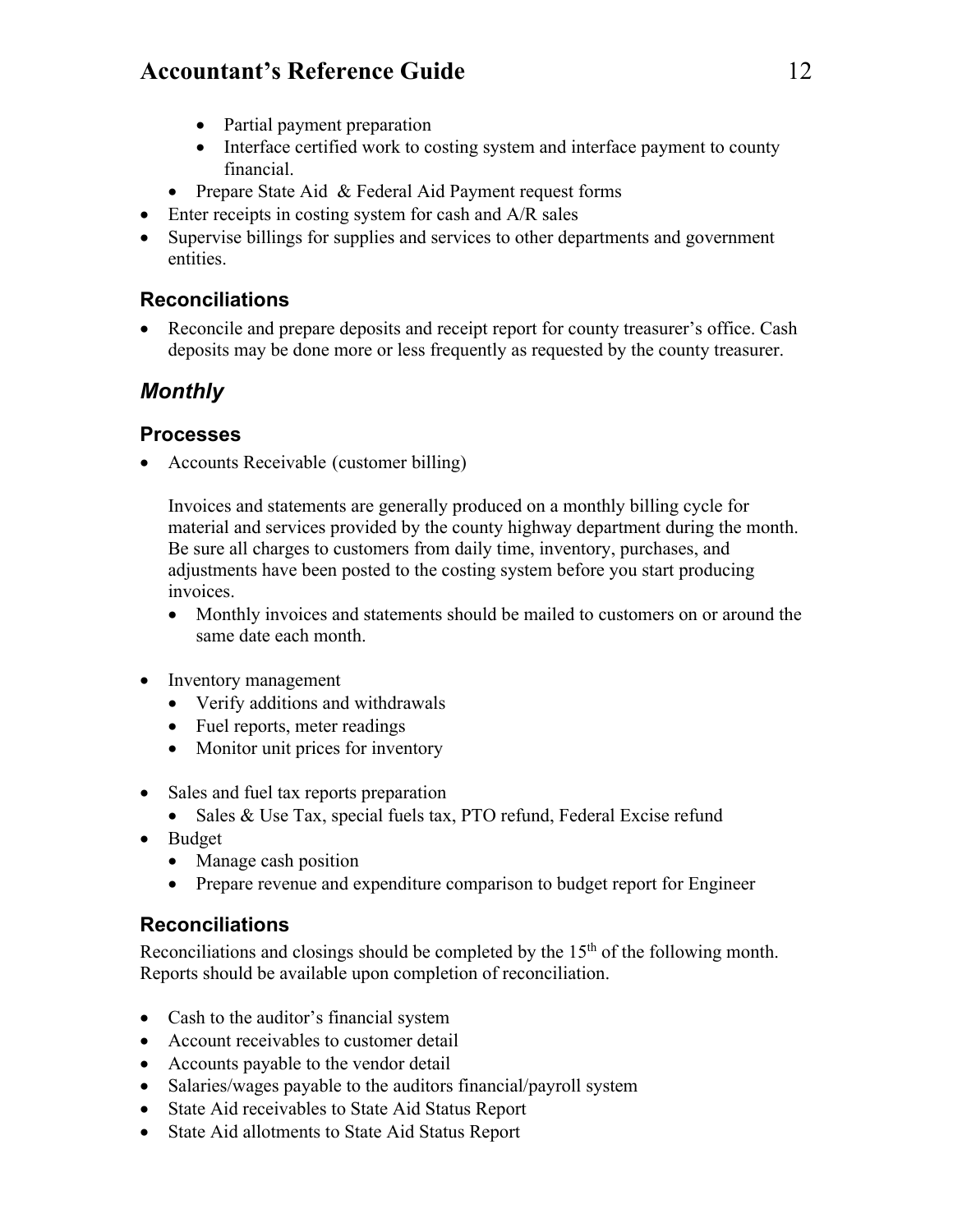- YTD budget to Actual
- Add/remove units from the insurance listing as needed

#### <span id="page-16-0"></span>**Reports**

Each County's procedures and organizational charts are different. It is a good practice to meet with your County Engineer and other supervisors to find out what reports you are responsible to provide and how often they require them. Some examples may include:

- Monthly Budget to Actual
- Monthly Construction Costs by Project
- Percentage Complete by Project
- Cost Overages by Project
- Monthly Revenue and Expenditure Report
- Maintenance Cost Tracking
- Fixed Asset / Capital Outlay Reports
- Report of employee overtime or comp. time earned

## <span id="page-16-1"></span>*Annual*

#### <span id="page-16-2"></span>**Processes**

- Township mileage reporting. See page [26](#page-29-3) for more township mileage certification information.
	- Data collection
- Inventory
	- Physical inventory
	- Reconcile physical inventory to costing system inventory
		- $\blacksquare$  Enter variances
- Fixed Assets
	- Calculate depreciation
	- Update equipment (new, sold, traded, disposed)
	- Calculate rental rates for new year
- Manage Infrastructure
	- Add construction costs to county infrastructure
- Verification of year end accruals
	- Taxes receivable, accounts payable, salaries & wages payable, etc.
- Unallocated Costs
	- Spread to appropriate cost centers
- Needs preparation
	- After the Fact ROW
	- Credit for Local Effort
- Verification and preparation of 1099 forms
- Year-end close on costing system
- Budget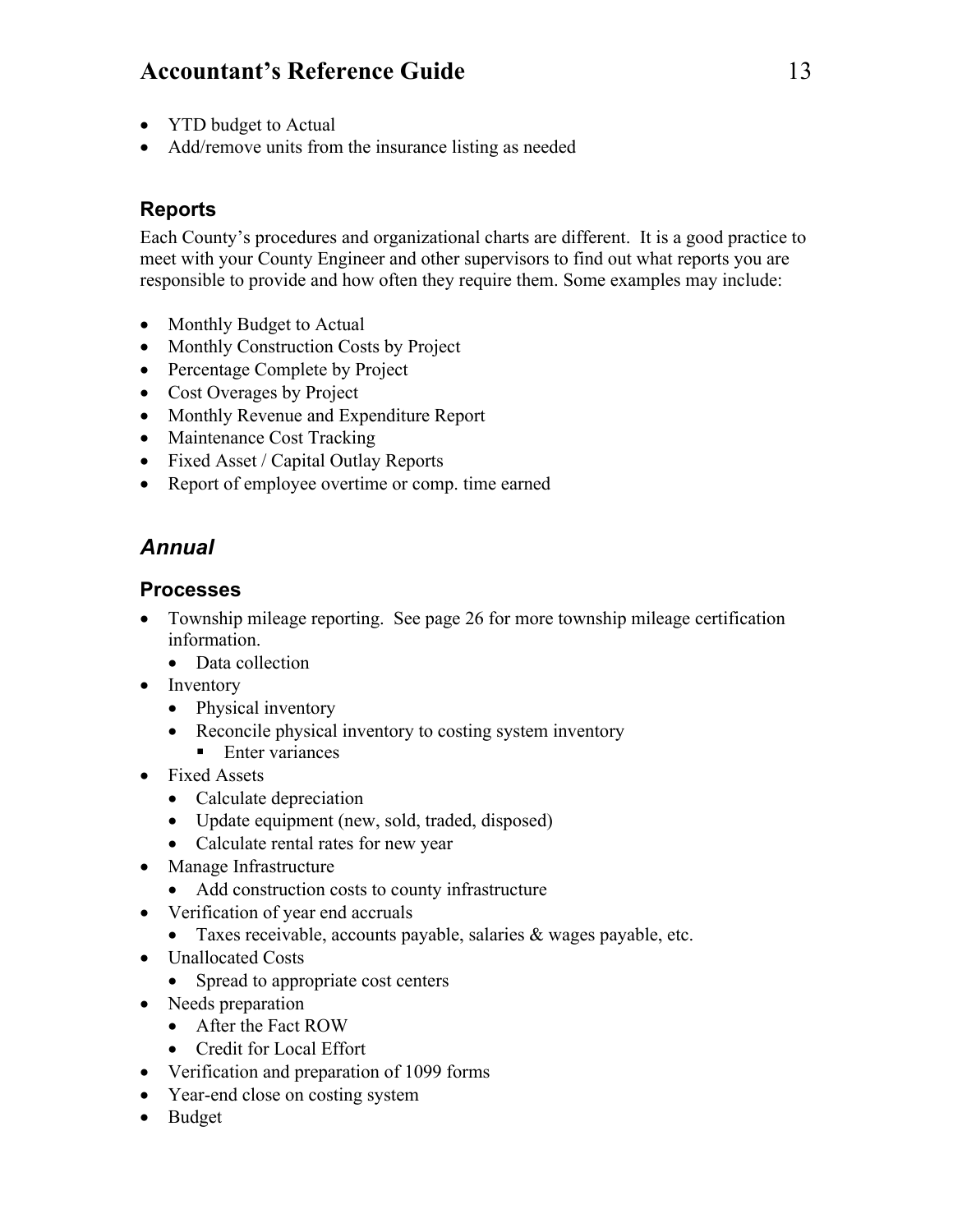• Assist in budget preparation

#### <span id="page-17-0"></span>**Reconciliations**

Reconciliations and closings should be completed by April  $1<sup>st</sup>$  of the following year.

- Year-end cash to the auditor's financial system
- Year-end account receivables to customer detail
- Year-end accounts payable to the auditor's financial system
- Salaries/wages payable to the auditor's financial/payroll system
- State Aid receivables to State Aid Status Report
- State Aid allotments to State Aid Status Report
- Year-end physical inventory must be reconciled to the booked inventory
- Changes to the infrastructure for the year
- Unallocated costs must be spread back to cost centers
- Amount of equipment depreciation

#### <span id="page-17-1"></span>**Reports**

• Annual Summary of Highway Information

The Annual Summary of Highway Information should be completed by June  $1<sup>st</sup>$  of following year. It is due into MnDOT no later than August  $1<sup>st</sup>$  of following year.

This report is required to final the county's maintenance accounts. The summary includes the construction and maintenance costs incurred during the calendar year for the county highway systems. The County Engineer and the DSAE must approve this report.

• Local Highway Finance Report (FHWA 536)

Due by August  $31<sup>st</sup>$  of the following year

The Local Highway Finance Report is an annual report required by Federal Highway summarizing highway funding by local governments. Information reported on this report permits the FHWA to develop a series of national tables depicting the financing of highway activities at the local level. This report ties directly with costs reported in your annual report, so it is a good idea to complete this report at the time you are doing your annual report. Instructions and the form is available on the SAF website.

• GASB 34 Infrastructure Depreciation Schedule

Due upon request of Auditor's Office.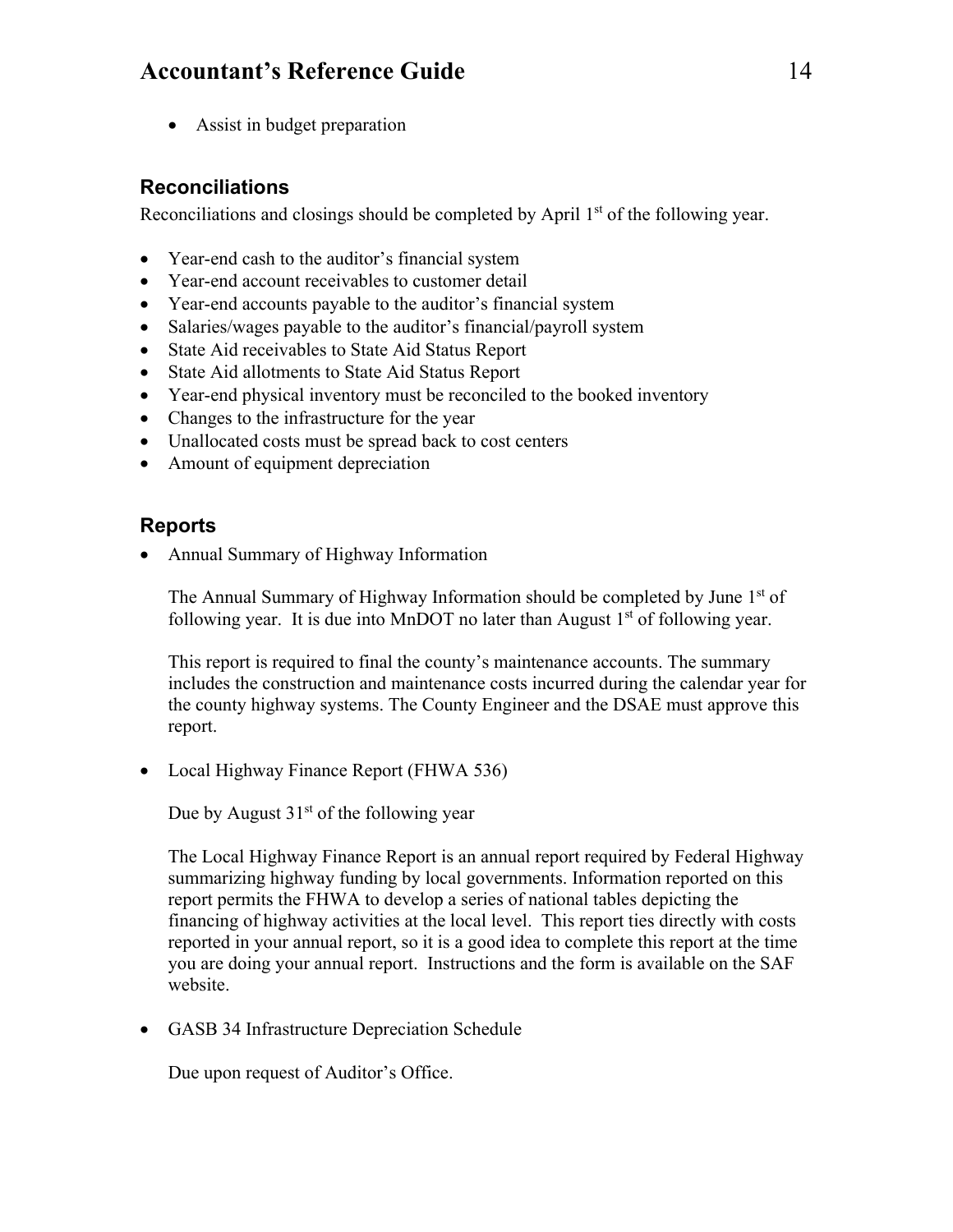Update the total value of the county infrastructure. Increase and decrease in land, right of way, roads, and bridges for the current year.

• Township Mileage Report

Due in November of each year.

It is a good practice to start sending the Township forms out as early as July and continue reminding Townships until all have submitted their forms. See page [26](#page-29-3) for more township mileage certification information.

• After the Fact Needs Adjustments

Due no later than July 1 of the following year.

These must be submitted to the District State Aid Engineer. In many counties, the engineering staff submits this information, but it may be beneficial for the Accountant to be familiar with this process. More information on after the fact needs can be obtained from the SALT website. There are various costs that can be used to adjust a county's needs. These costs include:

- After the Fact Right of Way
- Miscellaneous After the Fact Traffic signal, lighting, retaining walls, sidewalk, wetland mitigation, RR crossing surfacing, concrete paving, and railroad protection.
- After the fact Bridge Deck Rehab
- Credit for local effort

## <span id="page-18-0"></span>**Basis of Accounting**

There are three methods of accounting, cash, accrual basis, and their combination: modified accrual. Each method differs on how they record revenues and expenditures. The modified accrual method of accounting is the practice used by governments.

#### <span id="page-18-1"></span>*Cash*

The cash basis of accounting is a method that recognizes revenues when cash is received and expenditures when cash is paid out. Cash basis does not recognize promises to pay, expectations to receive money, or services in the future, such as payables, receivables, or prepaid or accrued expenses.

## <span id="page-18-2"></span>*Modified Accrual*

The modified accrual basis of accounting is a method that recognizes revenue when it becomes available and measurable. Expenditures are typically recognized in the period in which the liability is incurred except for: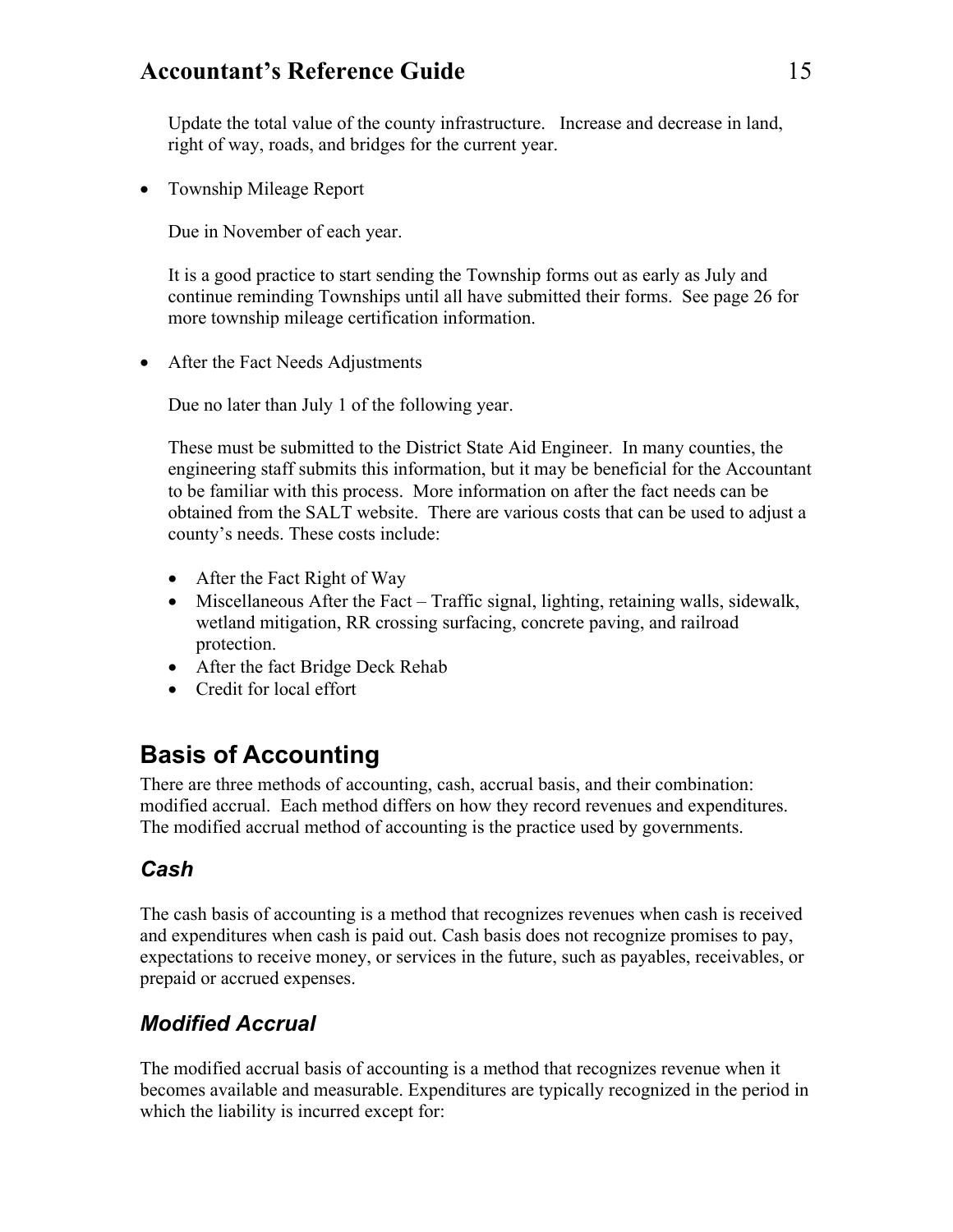- Inventories of materials and supplies that may be considered expenditures either when bought or used
- Interest on general and special assessment long-term debt that is recognized on the date due
- Use of encumbrances.

## <span id="page-19-0"></span>*Full Accrual*

Full accrual basis of accounting is a method of accounting which recognizes revenue when it is earned, not received in cash. Expenditures are matched to related revenue whether or not they are actually paid in cash.

## <span id="page-19-1"></span>**Audits**

The county is audited annually before December 31 of the following year either by a State or private audit team.

Per specification 1721 and pursuant to M.S.16C.05, Subd. 5 and M.S. 6.48 all records are subject to an annual audit.

An audit of federal projects is required by the Federal Single Audit Act of 1984 and associated amendments on federal programs which exceed \$500,000.

The Office of Management and Budget (OMB) A133 Compliance Supplement enacted pursuant to the single audit act provides guidance to Program Administrators and Auditors.

## <span id="page-19-2"></span>*Check List for Contracts*

The following is a checklist of items commonly asked for by an audit team when your County Highway Department is audited. You will find it very helpful if these items are available for the audit team. More items may be asked for on a federal project audit.

Links to MnDOT audit information can be found at:<http://www.dot.state.mn.us/audit/>

- 1. **Affidavit of Publication**. Must be an original. Advertisement must be published in a qualified publication three weeks prior to deadline. The publication must be done once/week for a least 3 consecutive weeks. Last publication must be at least 10 calendar days before the date and time of the receipt of bids.
- 2. **Bid Abstract**. A detail listing of all bidders and their line-item bid amounts. Generally formatted starting with the Engineer's Estimate, followed by the low bidder and then each bidder in order of increasing bid amount.
- 3. **Engineers Estimate.** Generally found on the bid abstract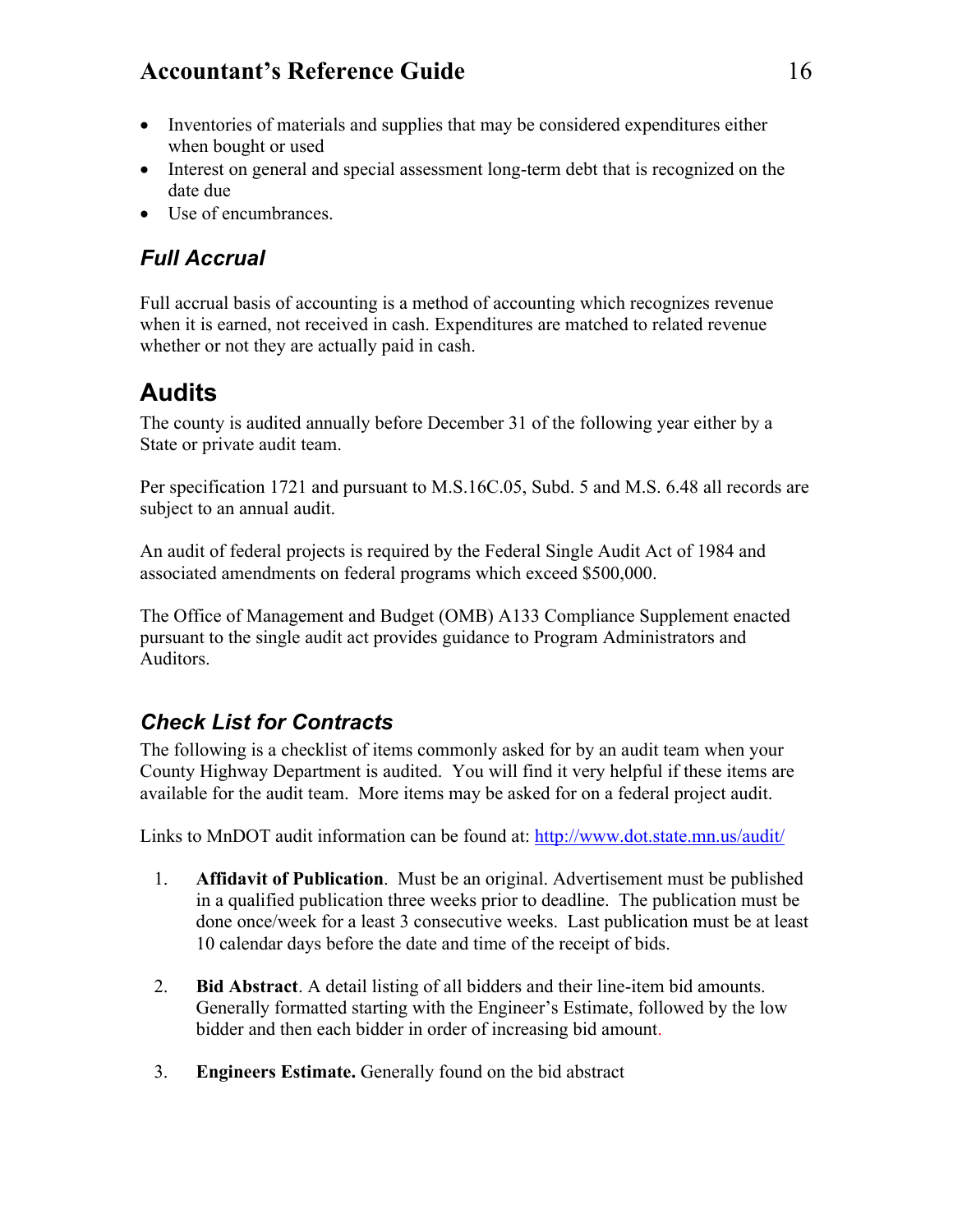- 4. **If the contract was not awarded to the low bidder**, there must be documentation in the file validating the reason. You must also provide a copy of the Board minutes.
- 5. **Original contract**. Must be signed by all parties.
- 6. **Copy of performance bond**. The bond should equal the contract price and have the original signature of the surety acknowledged.
- 7. **Certificate of Liability Insurance**. Original or copy will be accepted, verify that the contractor meets the required thresholds by law per M.S. 326.242, Subd. 6b. Reference M.S. 466.04, Subd.1 for the county's maximum liability.
- 8. **Surety Deposit Exemption** (SDE). This form is required when a county uses a contractor whose "Parent Company" or "Home Office" is located outside the State of MN. If you do not have the exemption form, you will be required to withhold 8% of each contract payment. The form can be obtained from http://www.taxes.state.mn.us/taxes/forms/sde.pdf.
- 9. **Change Orders** (CO), Work Orders (WO) and **Supplementary Agreements** (SA). All documents must be original and executed by the authorized party.
- 10. **Change in Construction Status**
- 11. **Final review letter**
- 12. **Partial and final estimates**.
- 13. **Partial and final payment requests**.
- 14. **Form IC-134** (Withholding Affidavit for Contractors). This form is to certify contractors have fulfilled all the requirements of MN Statutes 290.92 and 290.97 concerning the withholding of Minnesota income tax. It is required to have a completed form, certified by the state, on file for every contractor or subcontractor before the county can make a final payment. Check the preconstruction conference minutes to see if the contractor and sub-contractors already have the form on file.
- 15. **Resolutions**. Bridge Bonding funds, final payment
- 16. **Equal Employment Opportunity (EEO)**. If project is over \$100,000.00
- 17. **Contractor and Subcontractor payroll documentation**
- 18. **Access to copies of contract payment warrants**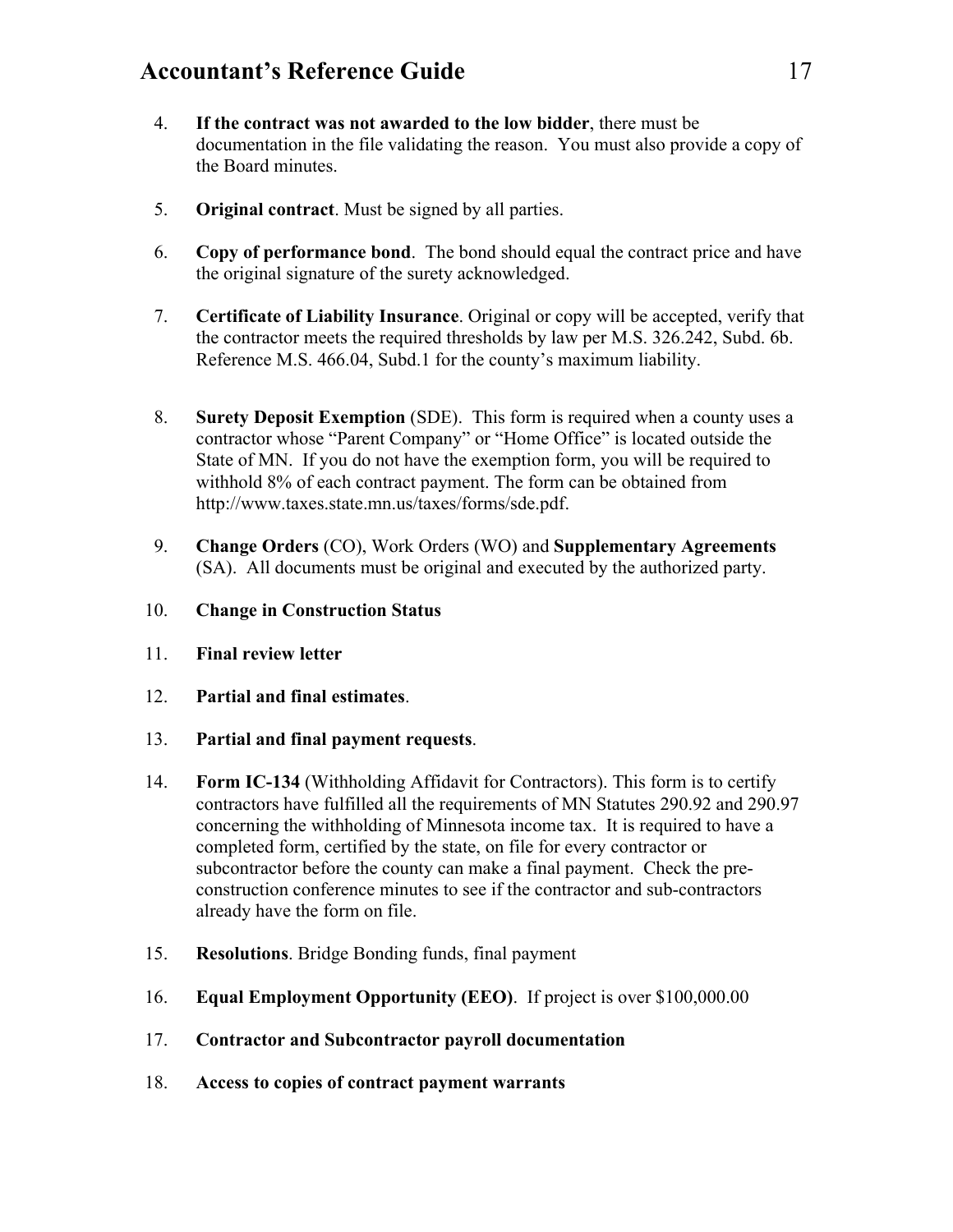## <span id="page-21-0"></span>*Links to helpful audit information*

Recent audit findings on federal DCP projects <http://www.dot.state.mn.us/const/tools/documents/singleauditcommonexceptions.pdf>

Who, What, When, Where, and Why answer guide regarding an audit. <http://www.dot.state.mn.us/const/tools/audit.html>

Delegated Contract Process (DCP) – Checklist that outlines the roles and responsibilities of the Local Public Agency and MnDOT for a DCP project. [http://www.dot.state.mn.us/stateaid/sa\\_dcp.html](http://www.dot.state.mn.us/stateaid/sa_dcp.html)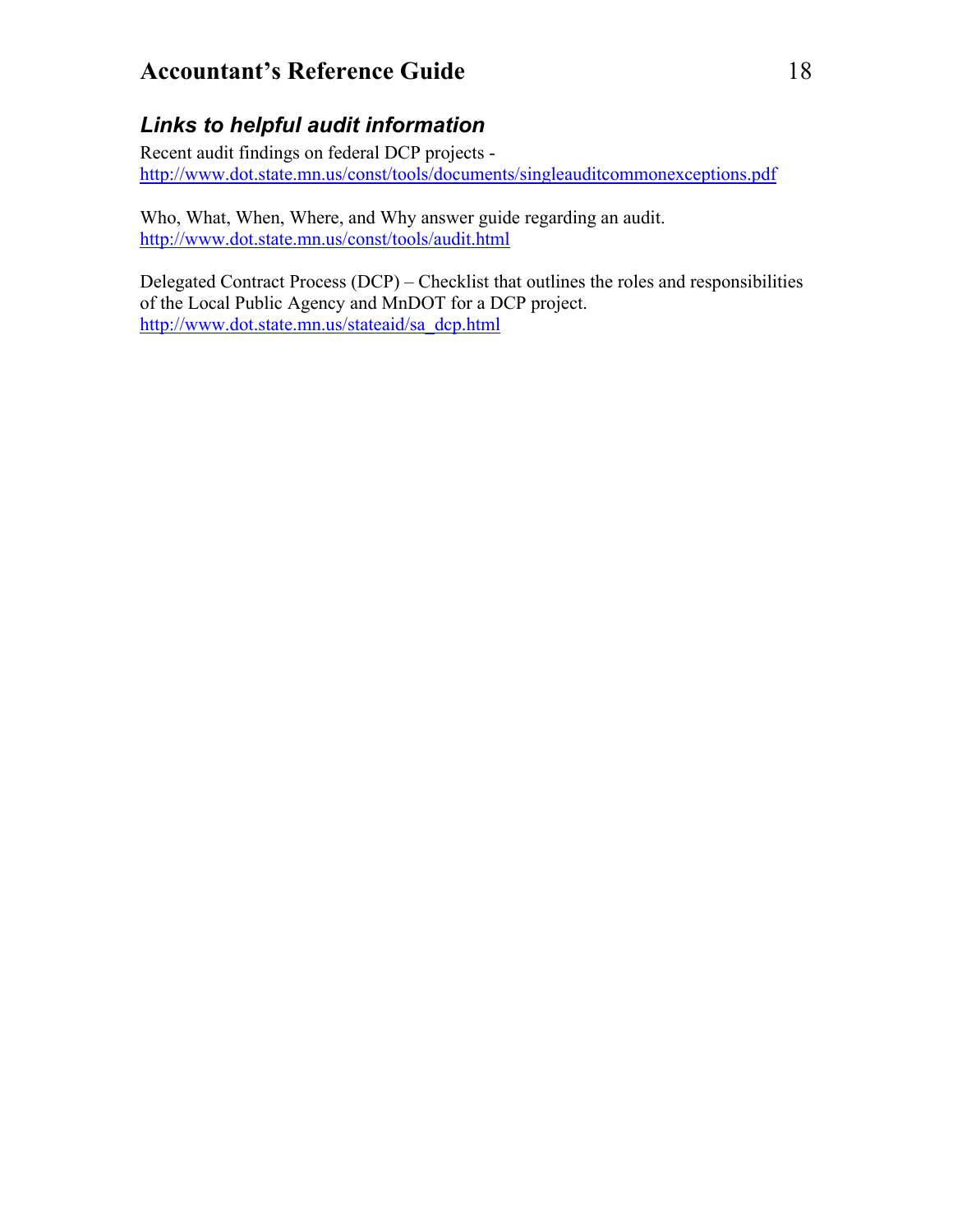## <span id="page-22-0"></span>**Labor Compliance on Certified Payrolls**

The purpose of the following information is to assure all active contractors, subcontractors, second tier subcontractors and trucking companies are following the state and/or federal labor laws when a contract is funded in whole, or part, with State and/or Federal funding. Monitoring and verifications must be done throughout the entire construction project to ensure contractors are complying. There are numerous areas to be checked and the following information may not be inclusive.

MNDOT holds training sessions bi-annually and encourages your attendance to keep you current. The MnDOT Labor Compliance Office will be able to advise or direct you to the appropriate person regarding any problems or questions you might encounter.

MnDOT web site: [www.dot.state.mn.us/const/labor](http://www.dot.state.mn.us/const/labor) or Contact Person: Clancy Finnegan Ph: 651-366-4204 email:Clancy.Finnegan@state.mn.us

## <span id="page-22-1"></span>*Checking Contractor's Payrolls*

Prior to reviewing a contractor's employment related reports, the following items must be obtained.

- **Request To Sublet Forms** (MnDOT TP-21834, 5/12/2009)
	- Required for each subcontractor performing work under the contract. This is necessary to determine the name, address and telephone number of all contractors performing work on the project, along with the value of the work. Additionally, it identifies who you should be collecting payroll and trucking reports from.
	- Request to Sublet Forms should be approved by the engineer/project engineer, signed by all authorized parties, and submitted by the prime contractor prior to work commencing. If forms are missing from any contractor that requires a payroll, contact the project engineer.
- **Prevailing Wage check list**
	- If you don't have this, you can get it from MNDOT Labor Compliance Office or on their website.
- **Schedule of Federal and/or State Wage Schedule**
	- From the contract proposal.
	- Wage schedule is project specific.
- **State Truck Rental Rate Decision**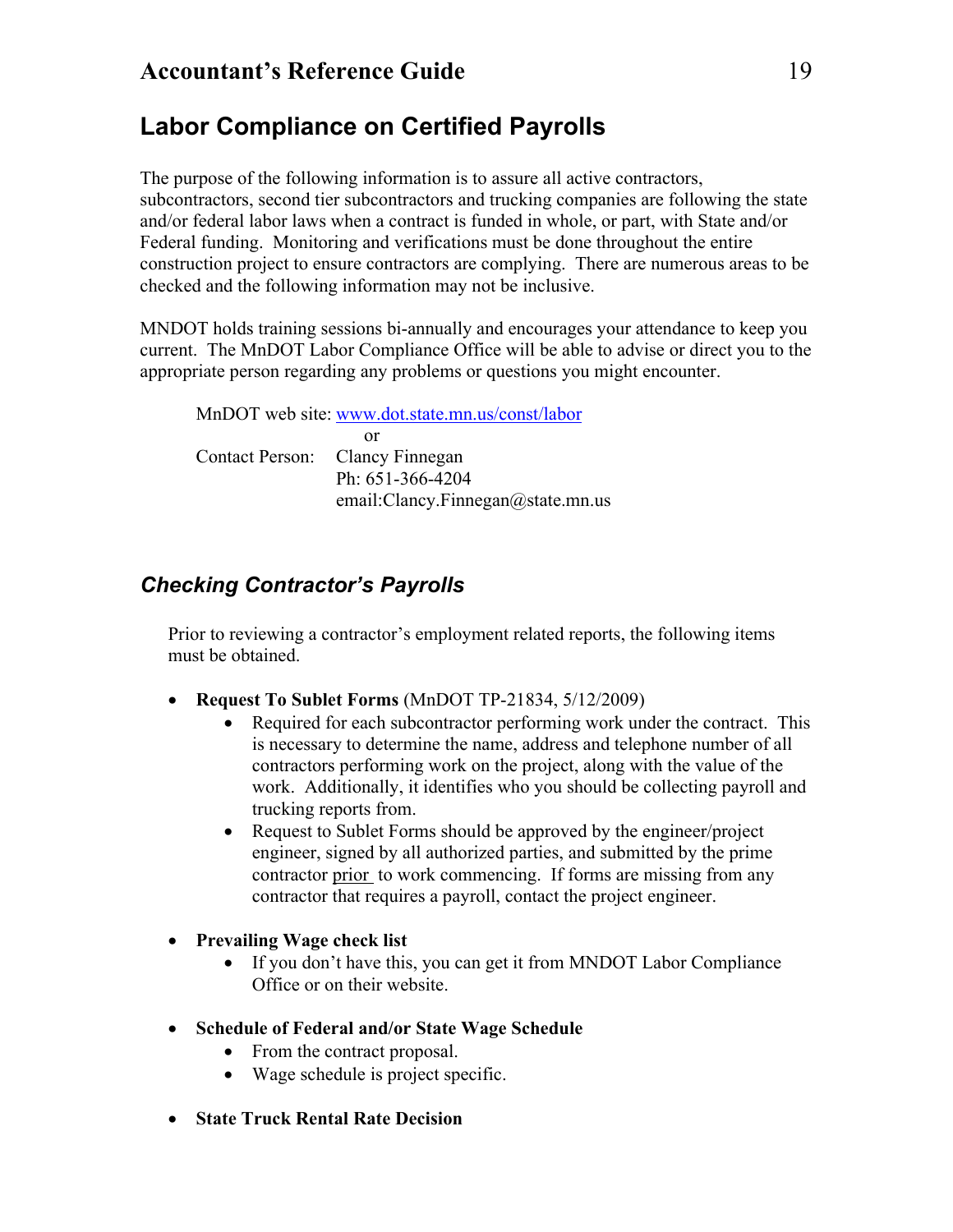- From the contract proposal.
- Truck rental rates are project specific.
- **Periodic MnDOT Tracking Report and monthly employee interview forms**
	- From the project inspector as the project progresses.

Once all the above-mentioned documents are obtained, the following actions should be taken to ensure all contractors are complying.

- Review the Request to Sublet forms to ensure compliance with **Section 1801 of**  the **2005 MnDOT Standard Specifications for Construction**.
	- Add the names of all contractors to your current MnDOT Tracking Form mentioned above.
		- The original Sublets Forms should be filed in the project file. Contact your project engineer if you receive payrolls and do not have that contractor on your copy of the most current Tracking Report.
- Verify the prime contractor and subcontractor has submitted the required payroll reports.
	- **Payroll Tracking Form** (MnDOT TP-02120, MnDOT TP-21421-01, MnDOT 21658, USDOL WH-347)
		- This form is useful for assuring all contractors have submitted all the necessary payroll reports. Verify all the applicable boxes.
	- Contractors use different payroll programs; therefore, they will have different payroll cycles. Ensure payroll reports are submitted for each pay period whether it is on a weekly or bi-weekly cycle.
	- **Statement of Compliance Form** (MnDOT 21658)
		- Each payroll must be accompanied with the compliance form.
		- **NOTE:** Contractors must submit a payroll report **weekly** for projects that are funded in whole or in part with federal funds. If you are missing any payrolls, contact your prime contractor and request them.
- Verify you receive the monthly trucking reports from your prime contractor.
	- **Statement of Compliance Form** (MnDOT TP-09551)
	- Each Month-End Trucking report must be accompanied with the compliance form.
		- Your inspector has daily truck tickets and can give you the number of truck drivers per day which will enable you to verify you have all the compliance forms.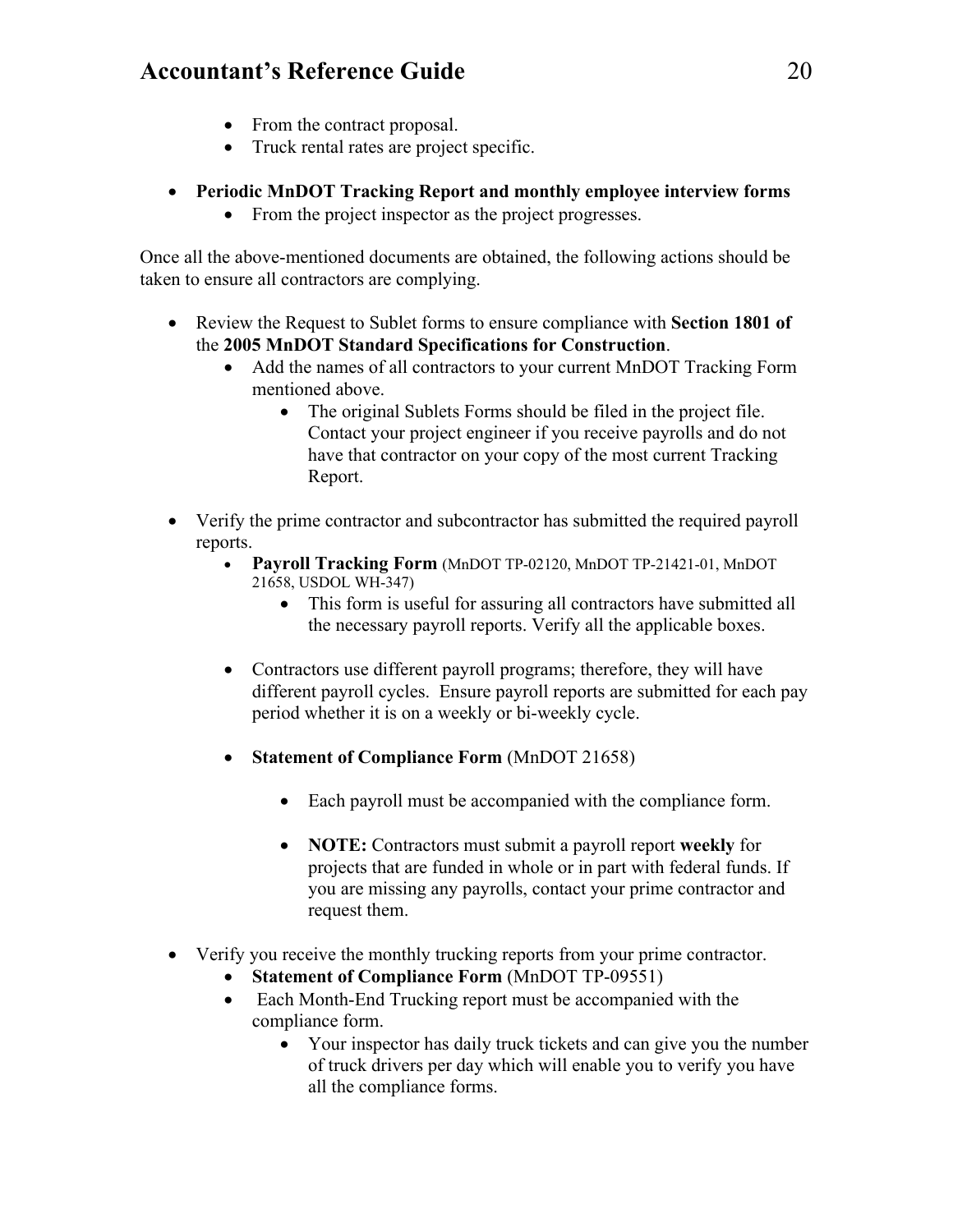- Review each payroll and Month-End Trucking Report to ensure that each record contains at a minimum the following information.
	- Contractor's name, address, and telephone number
	- State Project number
	- Payroll report number
	- Project location
	- Workweek ending date
	- Name, Social Security number and home address for each employee. Currently, the last four (4) digits of the SS number are sufficient. This may be revised at a later date, according to the State Labor Compliance office.
	- Labor classifications(s) and /or three-digit code for each employee
	- Hourly straight time and overtime wage rates paid to each employee
	- Daily and weekly hours worked in each labor classification, including overtime hours for each employee. Multiple Truck Operators (MTO's) and Independent Truck Operators (ITO's) may have hired people to work for them. A payroll report is also necessary for the individuals they hire.
	- Authorized legal deductions for each employee
	- Project gross amount, weekly gross amount and net wages paid to each employee
- Review the payroll and Statement of Compliance reports on contracts that have **both Federal and State funding.**
	- Ensure all workers are being paid a prevailing wage that is the **highest rate** according to the prevailing wage determination(s) incorporated into your contract.
	- Ensure each worker is compensated at the required minimum total hourly wage rate for all hours worked on the project and for the appropriate classification of labor.
		- The wage rates listed in the federal and/or state wage determination(s) contains two components: the hourly basic rate and the fringe rate. Together they equal the total prevailing wage rate. **You must ensure that a worker is compensated at a minimum of the combination of cash and fringe benefits equaling the total prevailing wage rate.**
- **Request for Additional Classification & Wage Rate Form** (SF-1444)
	- If a contractor's payroll report specifies a classification of labor that is not included in the above-mentioned **Federal Wage Decision** the prime contractor must:
		- Complete and submit a Request for Additional Classification & Wage Rate form to the MnDOT Labor Compliance Unit for processing so that the classification and wage rate can be assigned.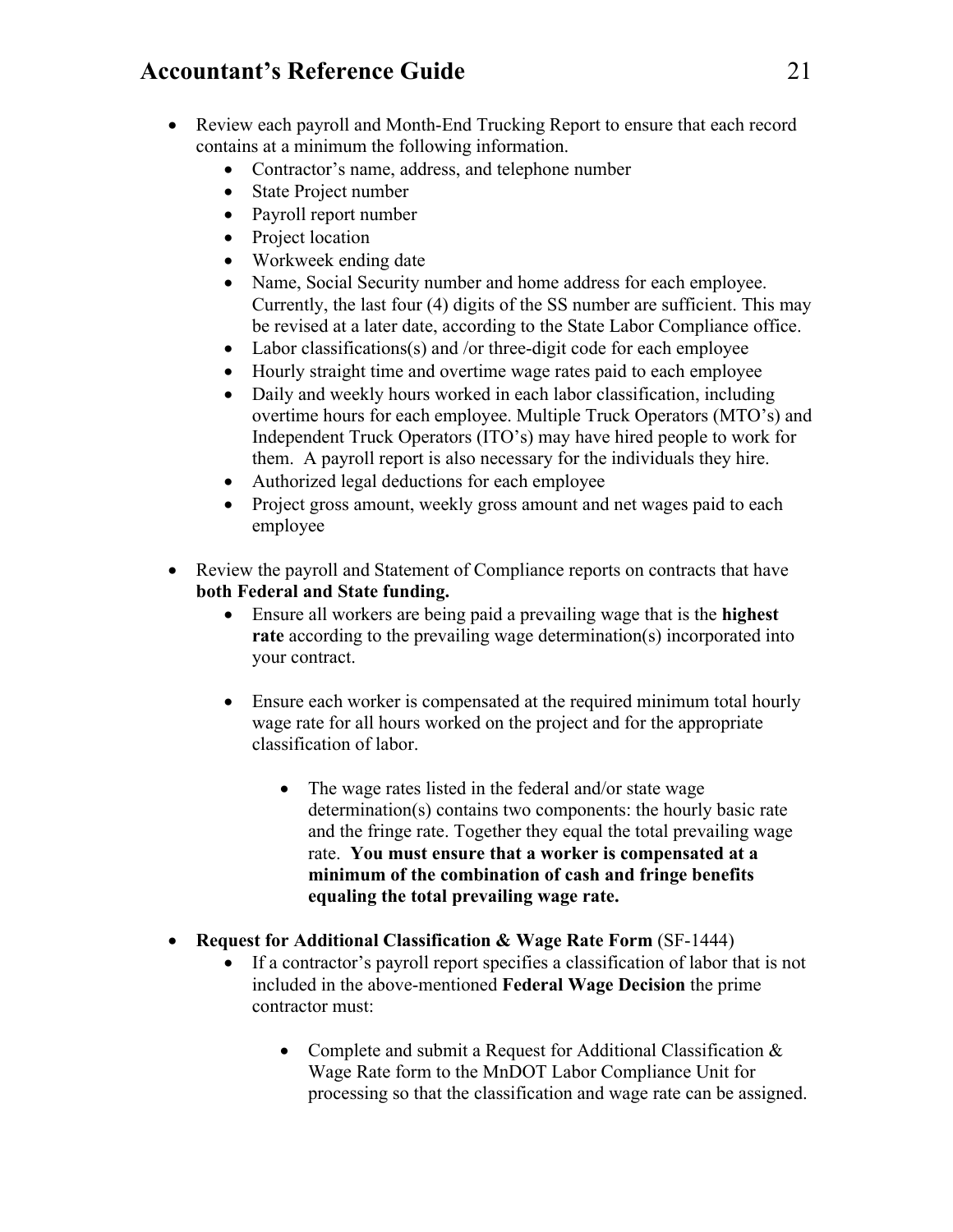- **NOTE:** This is only required for contracts funded in whole or in part with federal funds.
- If a contractor's payroll report specifies a classification of labor that is not included in the above-mentioned **State Wage Decision** the contractor should:
	- Contract the MnDOT Labor compliance Unit so that a "same or similar" trade or occupation can be assigned.
- Review the Month-End Trucking and Statement of Compliance reports.
	- Ensure all MTO's and ITO's are compensated according to the State Truck Rental Rate Decision incorporated into your contract.
		- If any independent truck companies have employees working for them, a payroll must be submitted for all employees showing the correct basic rate and fringes paid according to your contract.
- Inspector's Interview Form
	- Compare this form with the Periodic Tracking Report and the payrolls submitted. Ensure information compares and is complying.
- Missing Information
	- Contact your prime contractor to obtain any information you feel is missing. At times, you may find it necessary and more efficient to contact subcontractors directly. Be sure this is done under the direction of the prime contractor. Any corrections should be sent to the prime contractor first for review. A copy will be forwarded to you once the prime contractor has reviewed the correction(s).

Once all the payroll documents have been reviewed and corrected, they can be filed.

#### **NOTES**

• Social Security numbers are private data per the Data Privacy Act, except when specifically authorized by law. If a company has listed a full social security number on any document, the document must be filed in a secure place to maintain this confidentiality. Ref. M.S. 13.355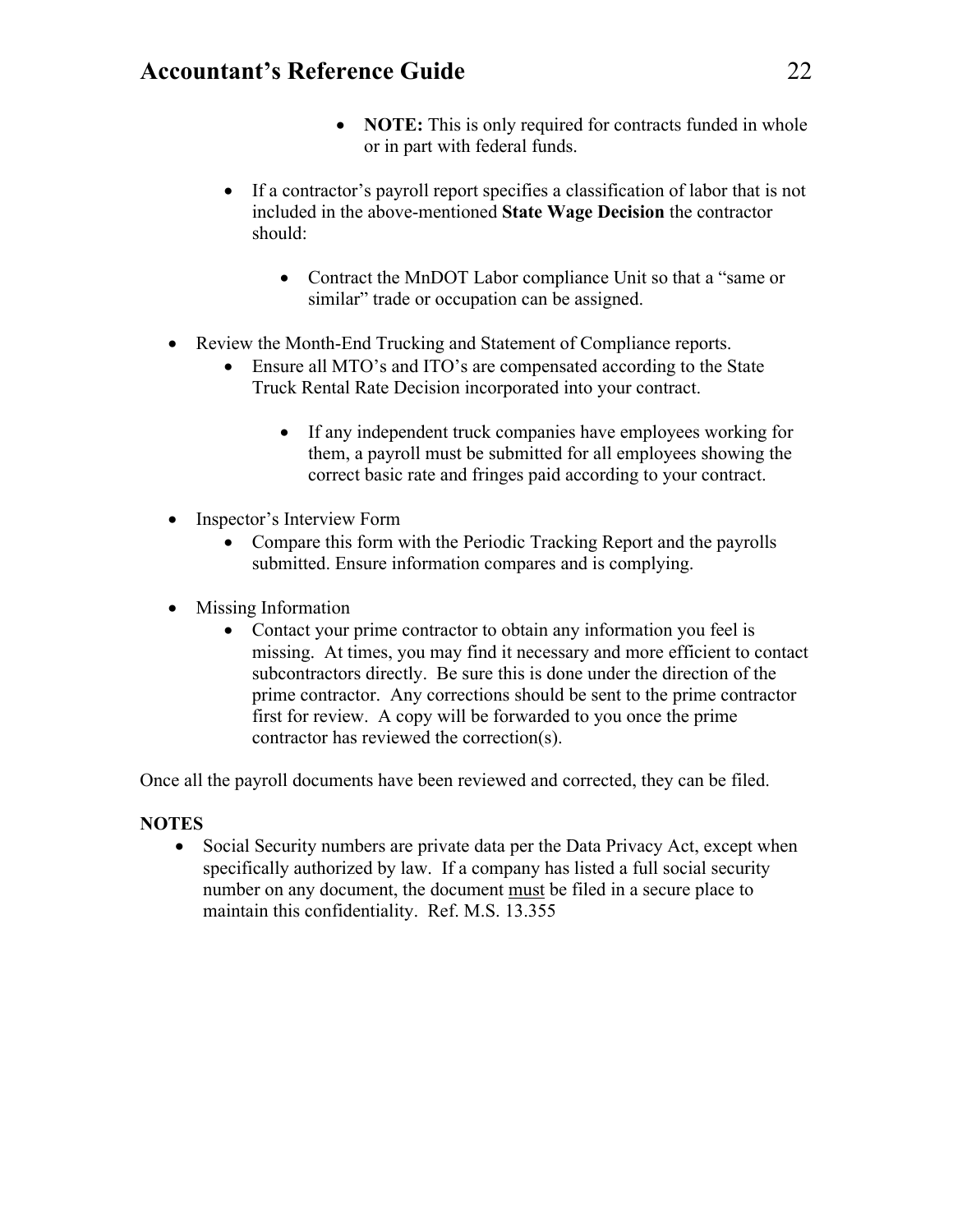## <span id="page-26-0"></span>**Internal Operations Manual - Procedures**

Each county should develop an Internal Operations Manual covering their unique office procedures. SAF has developed some basic guidelines for processes that are common amongst most counties. Procedures for the following processes can be found in the Appendix.

Recording of Cash Outlay – ACS (see page [28\)](#page-31-0) Recording of Cash Outlay – Costrite (see page [29\)](#page-32-0) Cash Outlay Worksheet (see pag[e30](#page-33-0) ) Receipt Processing & Reconciliation (see page [31\)](#page-34-0) Receipt Worksheet (see page [32\)](#page-35-0) Accounts Payable (see page [33\)](#page-36-0)

## <span id="page-26-1"></span>**Resources**

#### <span id="page-26-2"></span>*Website - SAF*

The SAF and State Aid for Local Transportation (SALT) websites contain a lot of information, including links to many other helpful websites. Some of the information that can be obtained from the websites is listed below with brief explanations of their content. When you have time, you should browse the websites and become familiar with their content.

The website for SAF [www.dot.state.mn.us/safinance.](http://www.dot.state.mn.us/safinance)

- <span id="page-26-3"></span>**Advance guidelines** – Guidelines for State Aid advances
- <span id="page-26-4"></span>**Accounting Manual** – Guidelines for accounting entries
- **Accounting Task Force** (ATF) Task Force news including meeting minutes, email addresses, list of task force members
- <span id="page-26-6"></span><span id="page-26-5"></span>**Apportionment Letters** – Letter signed by the Commissioner of Transportation listing your counties annual allotments.
- **Commissioner's Order**  Order signed by the Commissioner of Transportation for allotting the funds in the Highway Users Tax Distribution (HUTD) Fund to all the counties and municipalities

<span id="page-26-8"></span><span id="page-26-7"></span>**Contacts** – Various contacts in SAF, SALT, DSAE's, etc.

- <span id="page-26-11"></span><span id="page-26-10"></span><span id="page-26-9"></span>**County Info** – Accountant name, address and email lists, Accountant & Engineer maps, County websites. The statewide email address which is used to email all Mn Highway Accountants to obtain feedback on an issue.
- <span id="page-26-17"></span><span id="page-26-16"></span><span id="page-26-15"></span><span id="page-26-14"></span><span id="page-26-13"></span><span id="page-26-12"></span>**Definitions & References** – Find list of acronyms, county numbers, project number and account number definitions, list of municipalities over  $\&$  under population 5,000. **DCP** - Delegated Contract Process billing information.
- <span id="page-26-18"></span>**FHWA 536** – Instructions and forms for filling out the Federal Highway report that is due annually.
- <span id="page-26-20"></span><span id="page-26-19"></span>**Forms & Resolutions** – Required forms you will need at some point.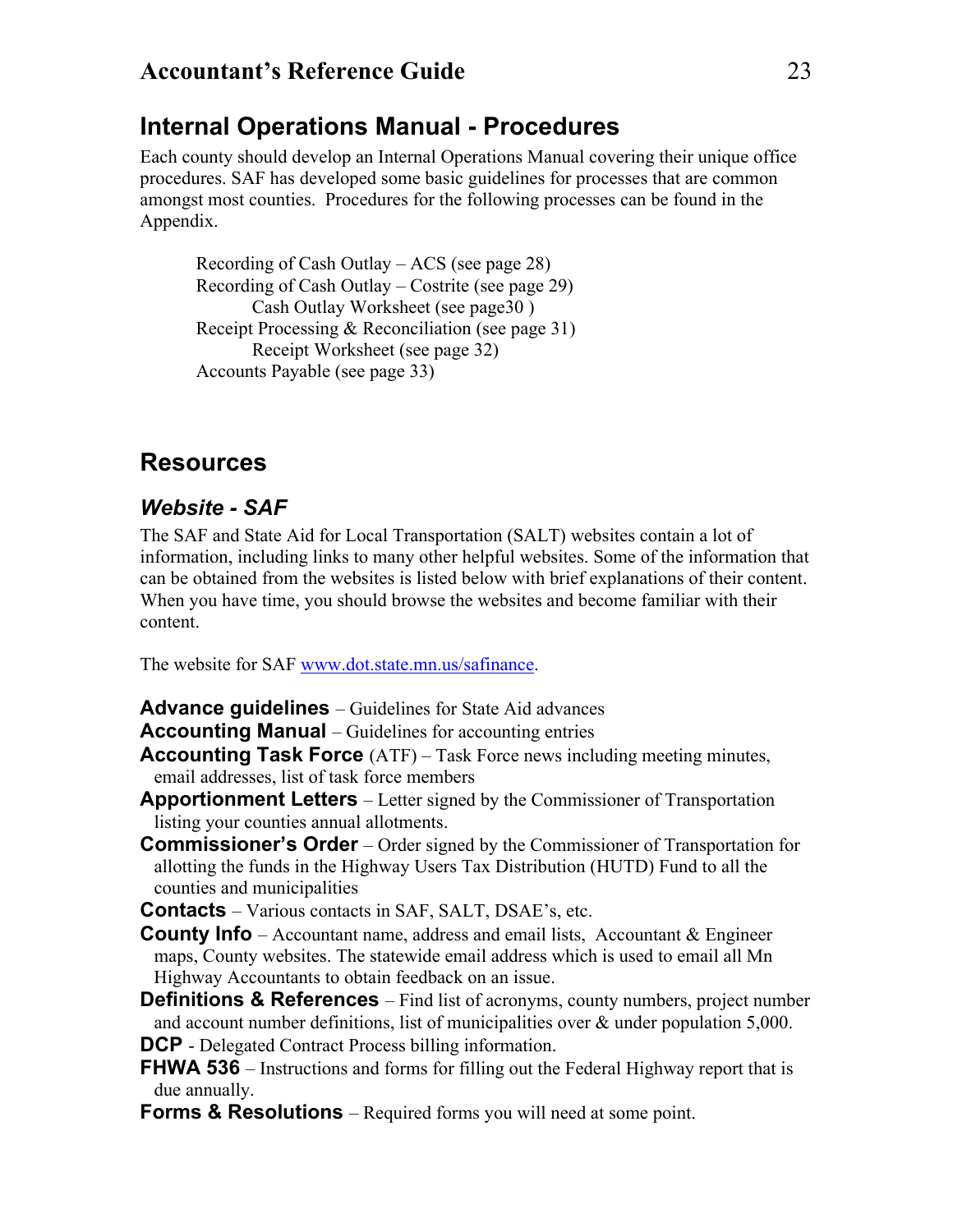<span id="page-27-0"></span>**GASB 34** – Information on requirements for GASB

<span id="page-27-1"></span>**MN Hwy Users Tax Distribution** – A display showing the tax revenue is divided for the State Aid apportionments.

- <span id="page-27-2"></span>**SAAS Reports** – Link to the State Aid Accounting System reports (requires password-contact SAF).
- **Statutes, Rules & Constitution** References to the various chapters that are used in State Aid and at the County for contracts, retainage, etc.

<span id="page-27-3"></span>**Training Information** – Training requests and critique forms

**Vendor Payment Information** – Link to find payment information on Electronic payments from State Aid (EFT-Electronic Fund Transfer).

**Worksheets & Applications** – Various worksheets and Data Entry Forms used for balancing accounts, end of year spreads, etc.

<span id="page-27-6"></span><span id="page-27-5"></span><span id="page-27-4"></span>Links to: Mn State Legislature Mn State Auditor National Highway System Vender Payment Information AMC Homepage GASB Homepage GFOA Homepage SALT Homepage

## <span id="page-27-7"></span>*Website - State Aid for Local Transportation (SALT)*

The website for SALT is [www.dot.state.mn.us/stateaid](http://www.dot.state.mn.us/stateaid)

**Administration** – Management activities for SALT, with Administration contacts. **DSAE** – District addresses, phone numbers and web links to District State Aid Engineers.

**Information Resources** – Management of data and technology for Local Government, State Aid and MnDOT, with ITS contact list.

**State Aid Plans** – Review and approve state aid project plans, municipal and township bridge replacement projects. Manage rule making, variance and NPR route processes with links to SAP contacts and SAP resources.

**State Aid Bridge** – Review and approve township, county and municipal bridge plans prepared by private consultants and local highway departments for compliance, with links to SAB contacts and SAB resources.

**Labor Compliance** – Prevailing wage resources for MNDOT, local governmental agencies, consulting firm personnel, contractors, and employees for administering federal aid and state aid construction contracts with links to requirements, information, forms, and contacts.

**Design Tools** – Links to specific design topics and tools, including concrete pavement design information.

**CSAH –** (County State Aid Highway) determines the annual apportionment of CSAH funds. Links to contacts, CSAH needs updates, manuals, information, forms, and tools.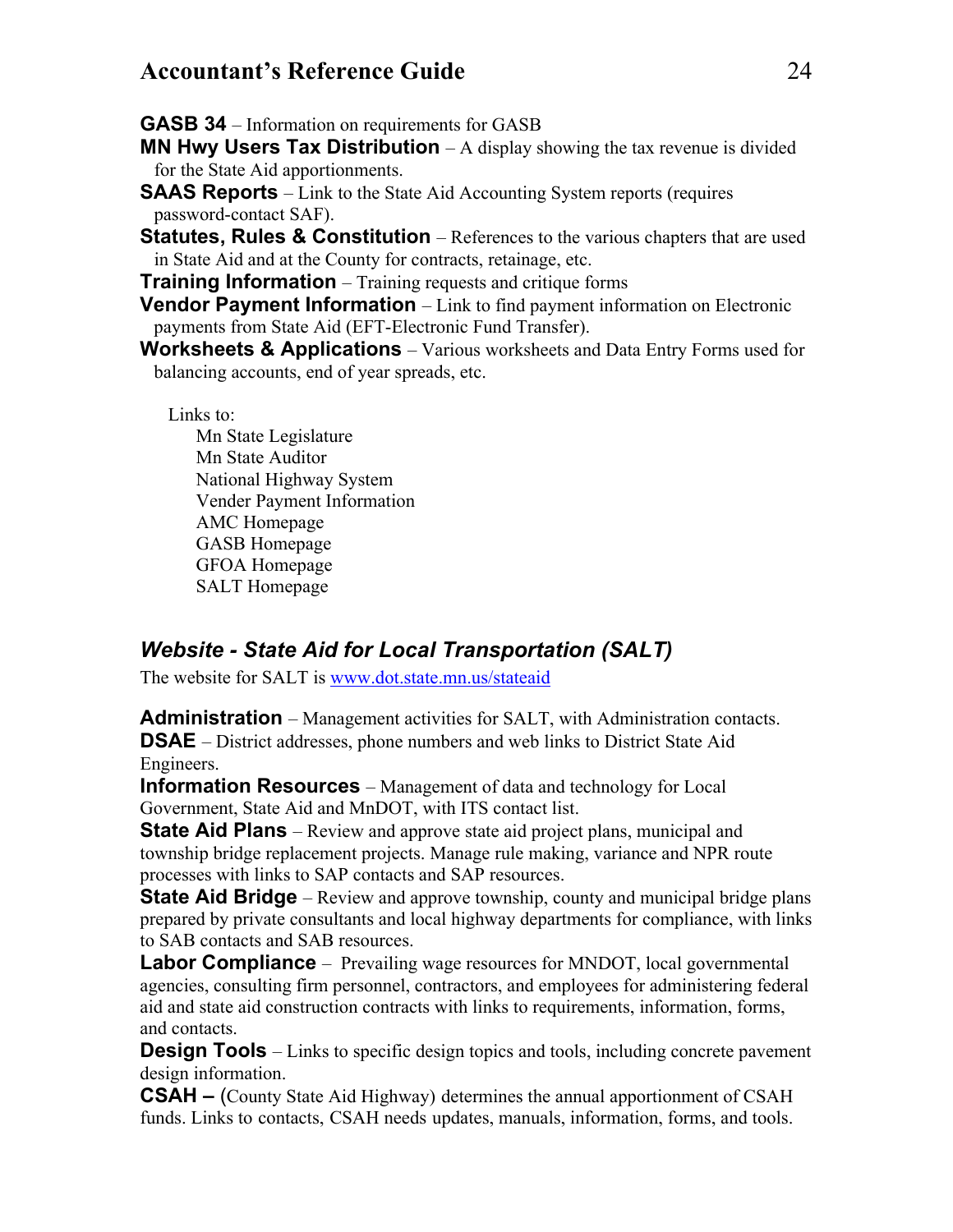**Federal Aid** – Review and approve plans for non-trunk highway Federal Aid projects to determine Federal participation, including agreements (PE, ROW, CE), project development, location/design studies, section 4f statements and environmental. Links to Federal Aid contacts, forms, templates, requests, guidance, and tools.

**MSAS** (Municipal State Aid Street) determines the annual apportionment of MSAS funds. Links to contacts, MSAS needs updates, manual, instructions, forms, and information.

**SAF** – Link to the SAF website.

**State Aid Programs** – Manages the local bridge replacement program and oversees the processing of bridge project plans; develop and implement other SA programs and links to various SA programs, reports, and information.

**Construction** – Links to Construction Administration and Proposal Preparation guides, other construction information, tools, and forms.

**Traffic Safety** – Links to the Traffic Safety information, including program solicitation, selections, plan guidance, forms, templates, examples, methodology and funding information.

## <span id="page-28-0"></span>**Misc. Information**

#### <span id="page-28-1"></span>*Insurance*

#### <span id="page-28-2"></span>**Minnesota Counties Insurance Trust**

Minnesota Counties Insurance Trust (MCIT) is a great resource in which most of the Counties in the State as well as numerous other governmental units and political subdivisions are members. All have Liability and Work Comp insurance with MCIT. It allows the county to obtain better insurance rates by being part of a larger group. MCIT can be accessed online at [www.mcit.org](http://www.mcit.org/) but you will need to check with someone in your department for a username and password. Determine who in your department is responsible for completing Notification of Change forms for new equipment, land, buildings, etc. In addition, your department may also need to complete a Capital Assets form to submit to your Auditor's office, as well as an asset disposal form when you buy, trade, sell, transfer, or junk any capital assets. You will most likely be asked by your Auditor's office to review the Schedule of Insurance from MCIT periodically to check for additions, deletions, changes in valuations or other corrections. You may also be responsible for maintaining the inventory of vehicle titles for your department as well as processing the licenses and renewals and distributing the cab cards.

There are numerous forms available online from MCIT; you will need to determine your county's policy regarding who is required to complete them. Some examples are: General Liability Loss Notice, Automobile Loss Notice, Property Loss Notice and Non-Employee Accident Reports. Be aware that along with these forms it may be necessary to complete your County's accident/incident and/or First Report of Injury forms. (See also the section on Personnel). All of these forms are time sensitive and will need to be completed quickly. You will also want to check to see who is responsible for reviewing and managing contracts and certificates of insurance.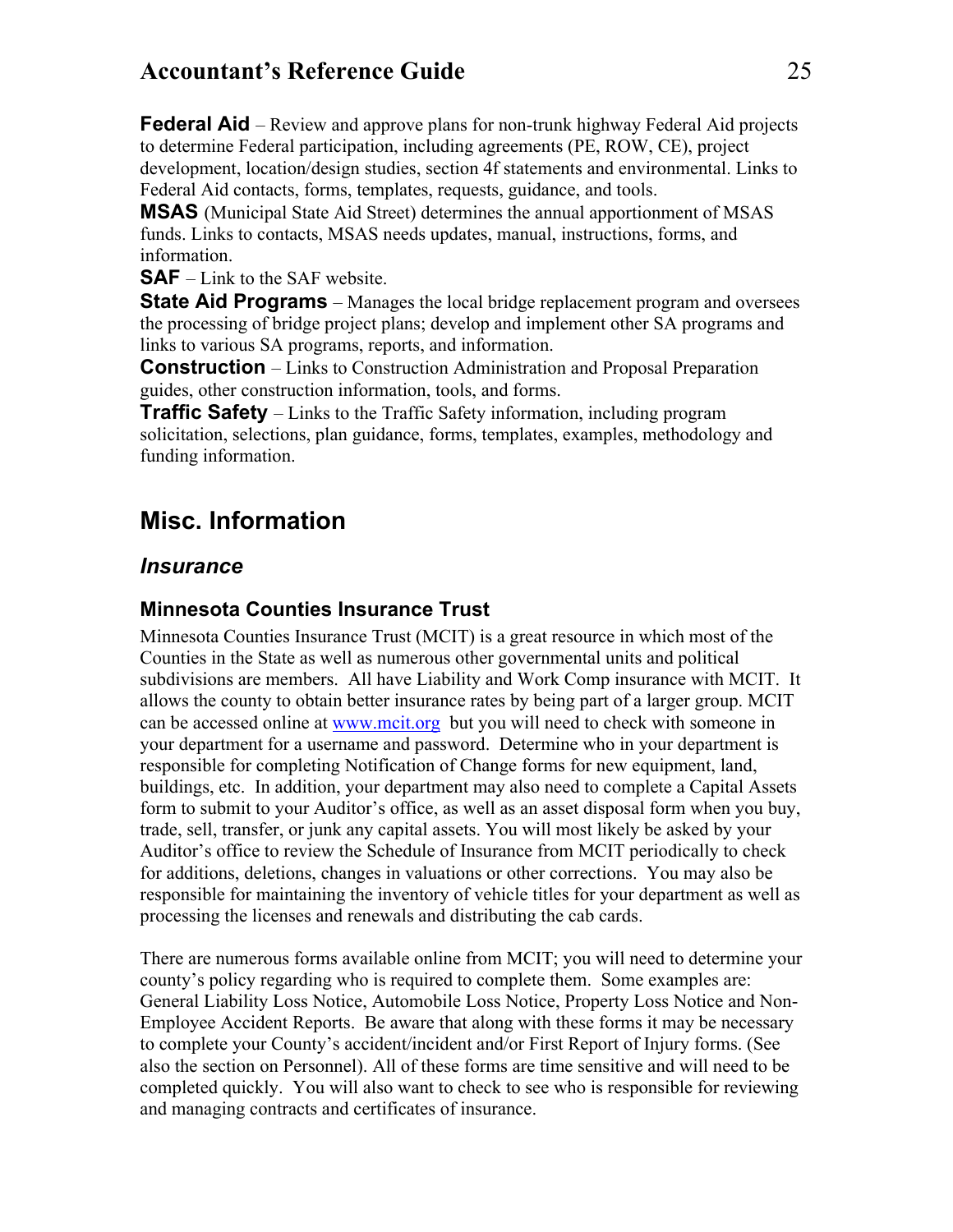There is an annual Risk Assessment that someone in your department will need to complete to review the county's liability risk exposures, including any new risks. An estimate of Property/Casualty contribution for the following year is also required. These forms are typically filed in March. Keep in mind that if you have any questions your MCIT representative is a helpful asset and MCIT members have access through the website to many useful publications, articles, video library and other good resources.

#### <span id="page-29-0"></span>*Status Maps*

Each year sometime in December, MnDOT sends out "status maps" to each county. There are two sets of maps; one is a county map and the other is a map showing all the incorporated cities within the county. The purpose of the maps is to delineate and/or mark the locations of all roadway and bridge improvements that were undertaken in your county the previous construction season. Once the maps are updated, one copy is returned to MnDOT.

## <span id="page-29-1"></span>*Five Year Plans*

Per M.S. 373.40, Subd 3(a), a county may adopt a capital improvement plan. The plan must cover at least the five-year period beginning with the date of its adoption. The plan must set forth the estimated schedule, timing, and details of specific capital improvements by year, together with the estimated cost, the need for the improvement, and sources of revenues to pay for the improvement. In preparing the capital improvement plan, the county board must consider for each project and for the overall plan:

(1) the condition of the county's existing infrastructure, including the projected need for repair or replacement.

- (2) the likely demand for the improvement.
- (3) the estimated cost of the improvement.
- (4) the available public resources.
- (5) the level of overlapping debt in the county.

(6) the relative benefits and costs of alternative uses of the funds.

(7) operating costs of the proposed improvements; and

(8) alternatives for providing services more efficiently through shared facilities with other counties or local government units.

(b) The capital improvement plan and annual amendments to it are not effective until approved by the county board after public hearing.

<span id="page-29-3"></span>Information related to this section can be found in M.S.475.51.

## <span id="page-29-2"></span>*Township Mileage Certification*

Per M.S. 162.081 townships may be entitled to an annual maintenance allotment from the State. To be eligible, townships must levy in the previous year for road and bridge purposes at least 0.04835% of taxable market value.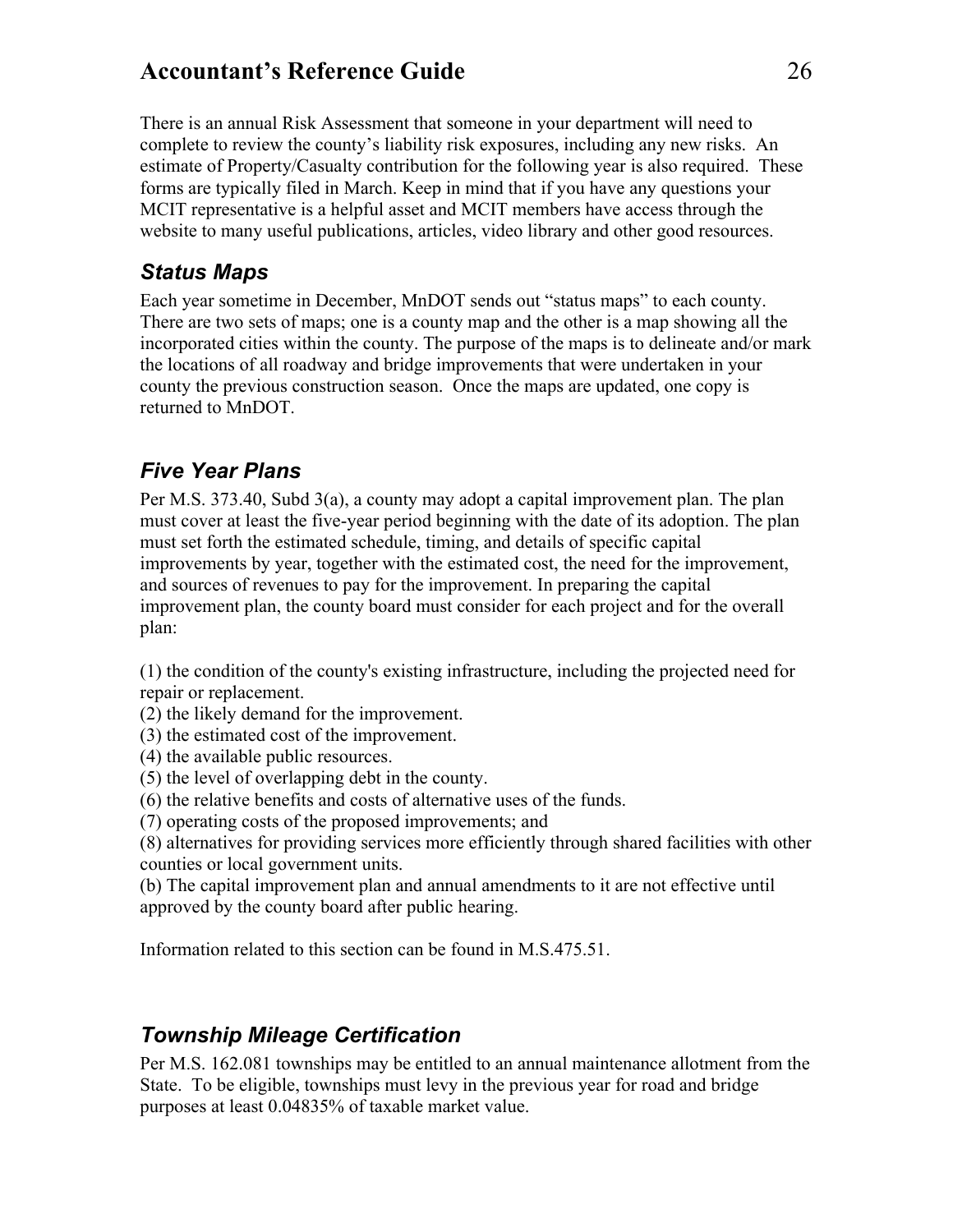Townships that keep their roads open for at least nine months of the year and incur costs for town road maintenance are allowed to submit the mileage and receive an annual allotment.

To receive the allotment, a signed form from the township must be completed. Check with your county auditor's office to see if your townships qualify for a maintenance allotment and/or if the annual qualification process is completed by the highway department. If they qualify, letters, forms and often maps are sent to the townships earlier in the year to verify their correct mileage. It is often a good practice to send the forms out in July or August since the townships usually only meet once a month.

The county is responsible to certify its township mileage to SALT by mid-November of each year, so maintaining a tracking sheet of the townships that have or have not returned their forms will help with follow-up as the due date approaches.

The county is also responsible to distribute the Town Road funds to the townships within their county. These funds are received each year in late January or early February, generally along with the county's maintenance allocation. The funds must be disbursed to the townships within 30 days of receiving them from the State.

#### <span id="page-30-0"></span>*Unorganized/Disbanded Townships*

Unorganized/Disbanded townships are managed by the County Board. These townships may be eligible for Town Road funding. Check with your County Engineer to determine how these townships are managed.

## <span id="page-30-1"></span>*Ditch Systems*

Most counties have a county ditch system, talk to your County Engineer to find out who is responsible for ditches.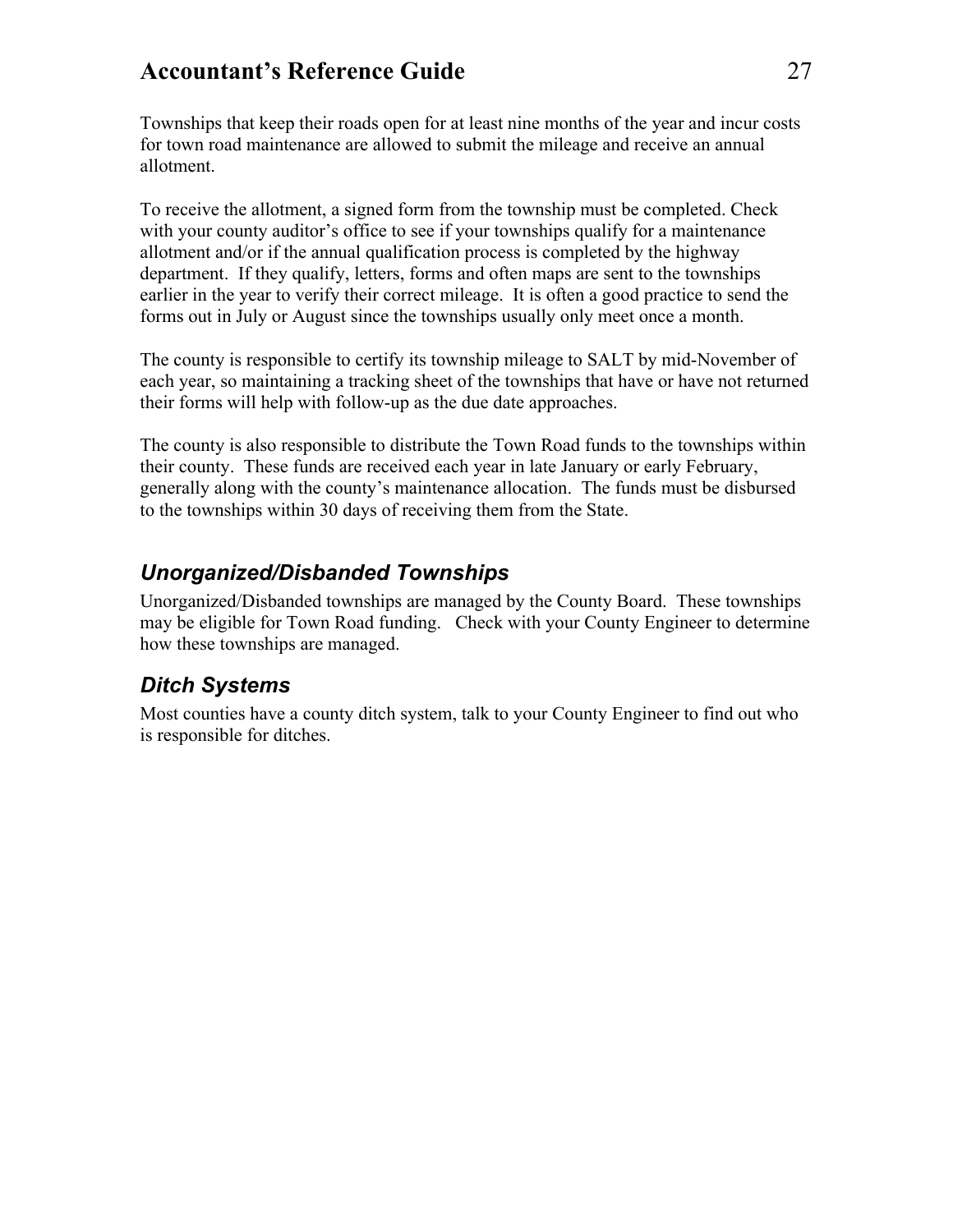## <span id="page-31-1"></span><span id="page-31-0"></span>**Appendix**

#### **Recording of the Cash Outlay & Reconciliation**

#### **ACS System**

<span id="page-31-2"></span>Recording of Cash Outlay

A Cash Outlay Reconciliation is done on a monthly basis. A Cash Outlay form is available from the SAF website for recording payroll, auditor, and Commissioner warrants. To help save time, this form can be modified to include payroll, Commissioner warrants, Auditor warrants, manual warrants and contract payments that occur with each warrant run, see example below. Disbursements should be accumulated on the Cash Outlay form for the entire month.

After warrants are processed, a warrant register is produced from the County Financial System and sent to the highway department. The total of the warrant register must be recorded on the Cash Outlay form. Contract payments are included in the warrant register and must be subtracted from total and recorded individually on the Cash Outlay form.

When payroll is processed, a Labor and Benefit Distribution report is sent to the highway department. The total for the cash entry on this report must be recorded on the Cash Outlay form for each payroll that is processed within the month.

Data entry to the costing system should be processed in one batch either all at once or at various times throughout the month from the Cash Outlay form. At the end of the month, the total of the batch input to the costing system should equal the total on the Cash Outlay form.

#### Reconciliation

The Cash Outlay form is reconciled monthly to the County Financial System.

A Disbursement Journal and Treasurers Cash Trial Balance should be printed and compared to the Cash Outlay form. If the disbursement and payroll totals from the Cash Trial Balance match the disbursements on the Cash Outlay form the disbursements are in balance.

If the warrants are not in balance, you must compare the totals for each warrant type on the Disbursement Journal to the entries on the Cash Outlay form. If payroll is not in balance, you must review the Labor and Benefit Distribution reports to ensure that a payroll amount was not omitted on the Cash Outlay form.

Common discrepancy issues include:

A warrant total was omitted on the Cash Outlay form.

A payroll run was omitted on the Cash Outlay form.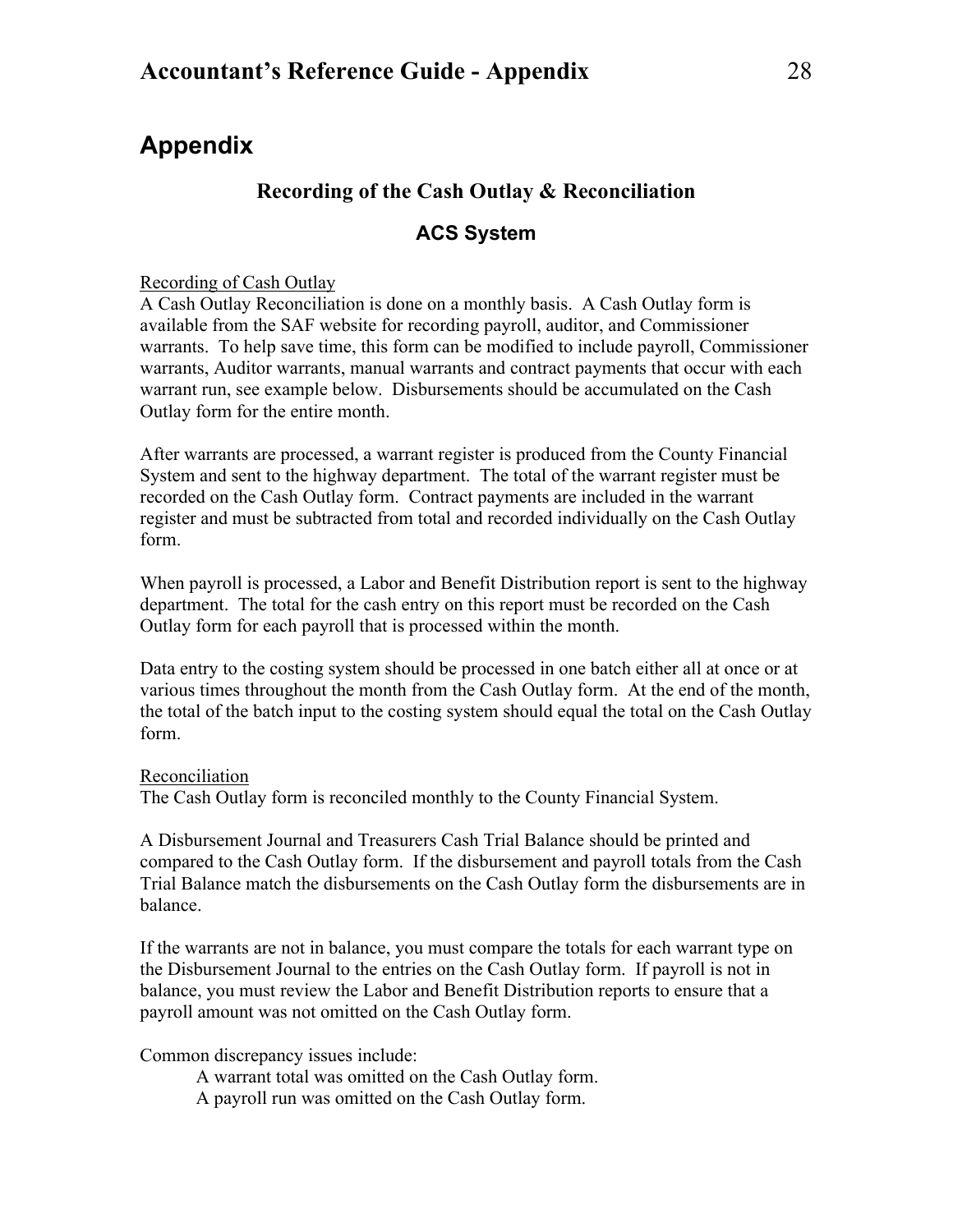## **Recording of the Cash Outlay & Reconciliation**

#### **Costrite System**

<span id="page-32-1"></span><span id="page-32-0"></span>The Costrite Costing System will automatically create the proper accounting entries to cash, accounts payable and salaries and wages payable if invoices and daily time are interfaced the County Financial Systems (IFS and Payroll).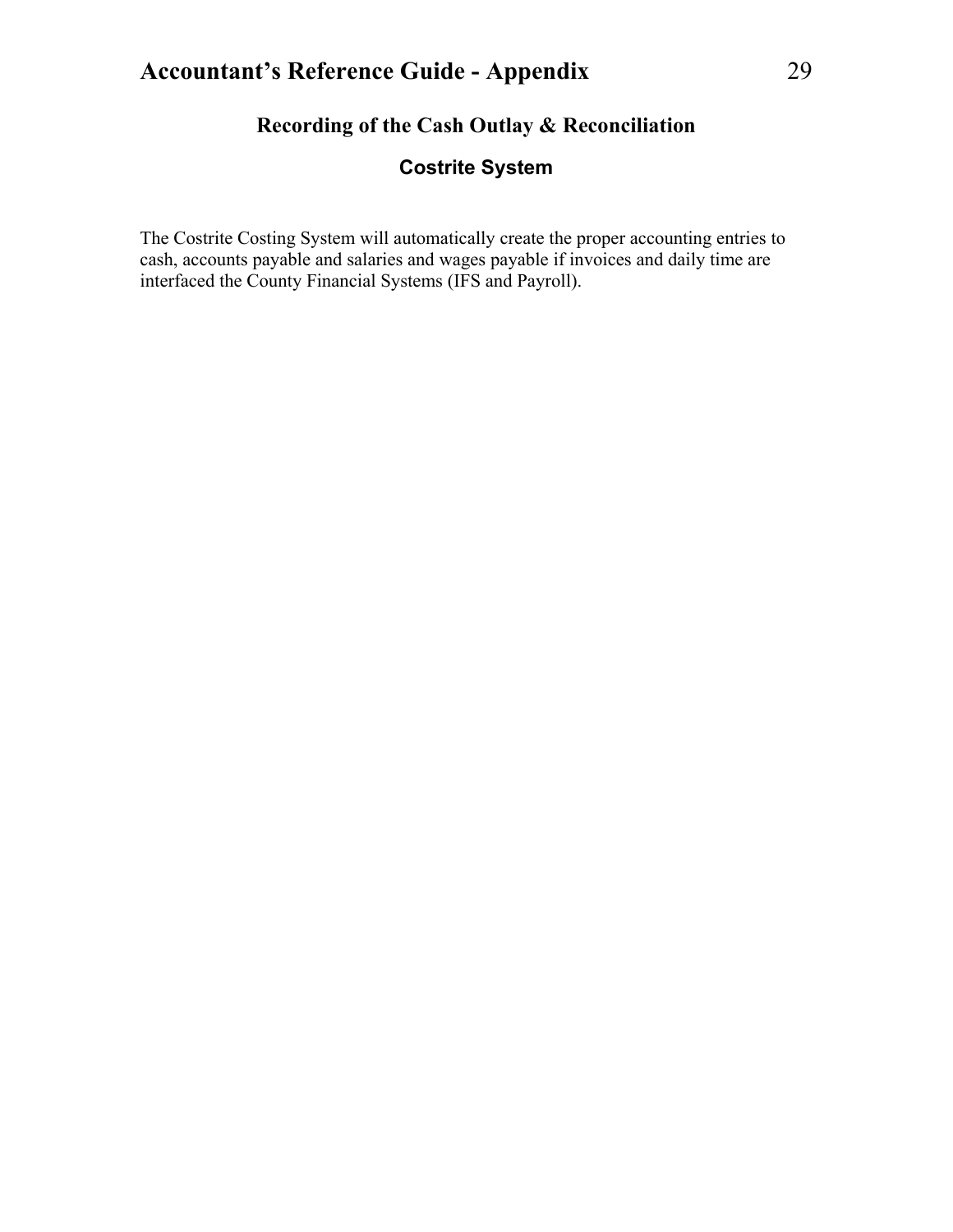## <span id="page-33-0"></span>**Accountant's Reference Guide - Appendix** 30

|                          | Debit            | Credit           |                         |              |
|--------------------------|------------------|------------------|-------------------------|--------------|
| Explanation              | <b>Cost Acct</b> | <b>Cost Acct</b> | Amount                  | <b>Notes</b> |
|                          |                  |                  |                         |              |
| 1st Payroll              | 93-2210          | 91-1001          | $\,$                    |              |
| 2nd Payroll              | 93-2210          | 91-1001          | \$                      |              |
| 3rd Payroll              | 93-2210          | 91-1001          | $\frac{1}{2}$           |              |
| Commissioners' Warrants  |                  |                  |                         |              |
| 1st run                  | 93-2002          | 91-1001          | $\,$                    |              |
| 2nd run                  | 93-2002          | 91-1001          | $\sqrt[6]{\frac{1}{2}}$ |              |
| Auditor's Warrants       |                  |                  |                         |              |
| 1st run                  | 93-2002          | 91-1001          | $\,$                    |              |
| 2nd run                  | 93-2002          | 91-1001          | \$                      |              |
| 3rd run                  | 93-2002          | 91-1001          | \$                      |              |
|                          |                  |                  |                         |              |
| 4th run                  | 93-2002          | 91-1001          | $\sqrt[6]{\frac{1}{2}}$ |              |
| Manual Warrants          | 93-2002          | 91-1001          | \$                      |              |
| <b>Contract Payments</b> | 93-2006          | 91-1001          |                         |              |
| Contract/Project Number  |                  |                  |                         |              |
| Contract/Project Number  |                  |                  | \$\$\$\$                |              |
| Contract/Project Number  |                  |                  |                         |              |
| Contract/Project Number  |                  |                  |                         |              |
|                          |                  |                  |                         |              |
|                          |                  |                  |                         |              |
|                          |                  |                  |                         |              |
|                          |                  |                  |                         |              |
|                          |                  |                  |                         |              |
|                          |                  |                  |                         |              |
|                          |                  |                  |                         |              |
|                          |                  |                  |                         |              |
|                          |                  |                  |                         |              |
|                          |                  |                  |                         |              |
|                          |                  |                  |                         |              |
| <b>TOTAL</b>             |                  |                  |                         |              |

**County Highway Department Cash Outlay 01/31/XX**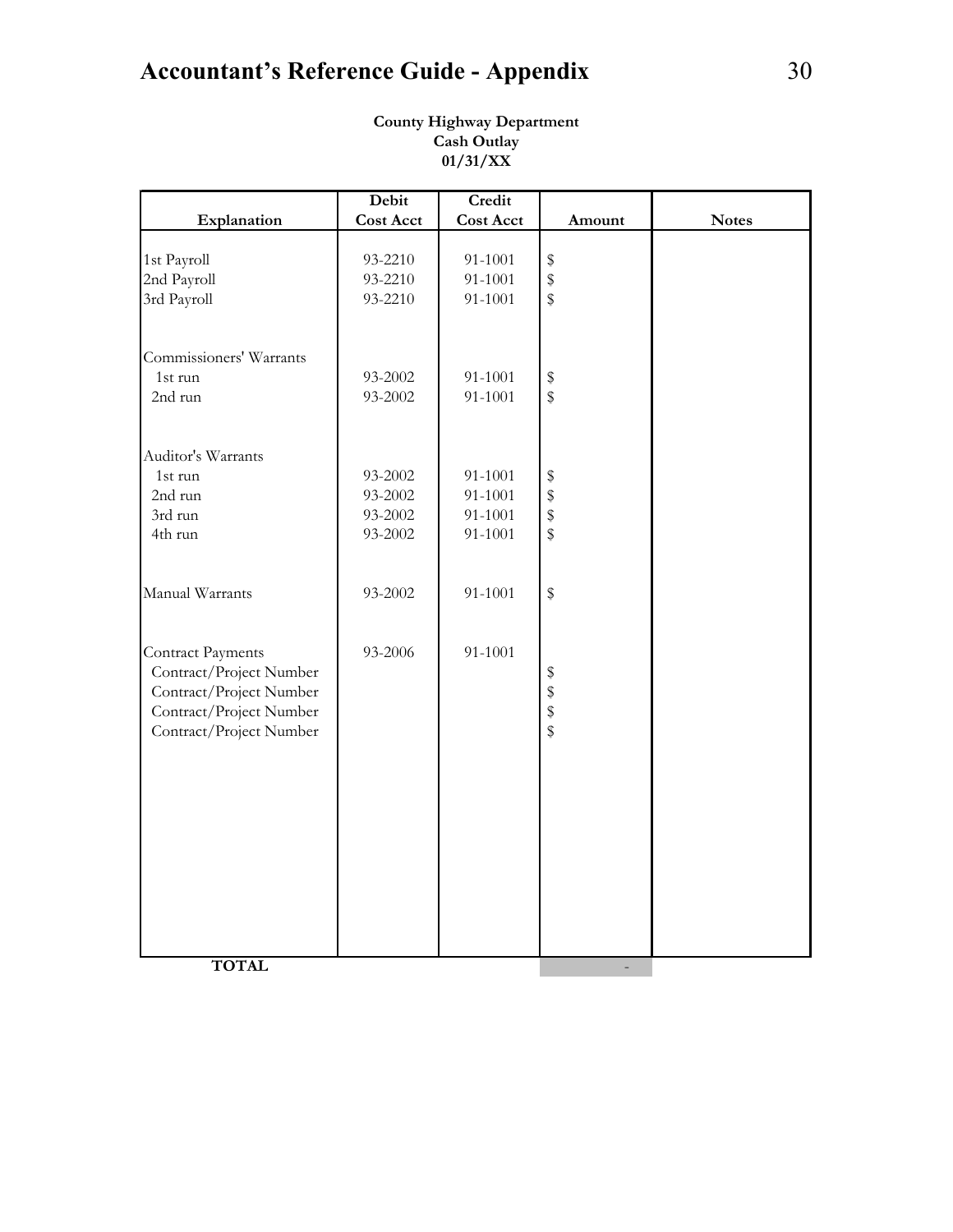#### **Receipt Processing & Reconciliation**

<span id="page-34-0"></span>On a daily basis many cash transactions can take place. For example, receipts are issued for cash sales, payments are received for accounts receivable, electronic fund transfers (EFT) are received from the State (Commissioner of Transportation, MnDOT, etc.).

Receipts can be deposited on a daily or weekly basis, depending on the counties practice. A Monthly Receipts form is available from the SAF website for recording receipts. To help save time, this form can be modified to include customers that have receipts every month, see example below. Receipts should be accumulated on the monthly receipt form.

The treasurer's office generally wants the receipts batched with a calculation tape included showing the total cash and checks for deposit.

Data entry to the costing system can be done to one batch either all at once or at various times throughout the month from the Monthly Receipts form. At the end of the month, the total of the batch input to the costing system should equal the total on the Monthly Receipts form.

Receipts are reconciled monthly to the County Financial System. A Receipt Journal or Treasurers Cash Trial Balance should be printed and compared to the Monthly Receipts form. If the receipts total match, the receipts are in balance. If not, you must compare the receipts from the Monthly Receipts form to the Receipt Journal to find the discrepancy. Necessary corrections should be made to the appropriate system to balance the receipts.

Common discrepancy issues include:

The County Financial System has a receipt posted to an incorrect fund. The County Financial System has additional receipts posted. The Monthly Receipts form does not include all receipts.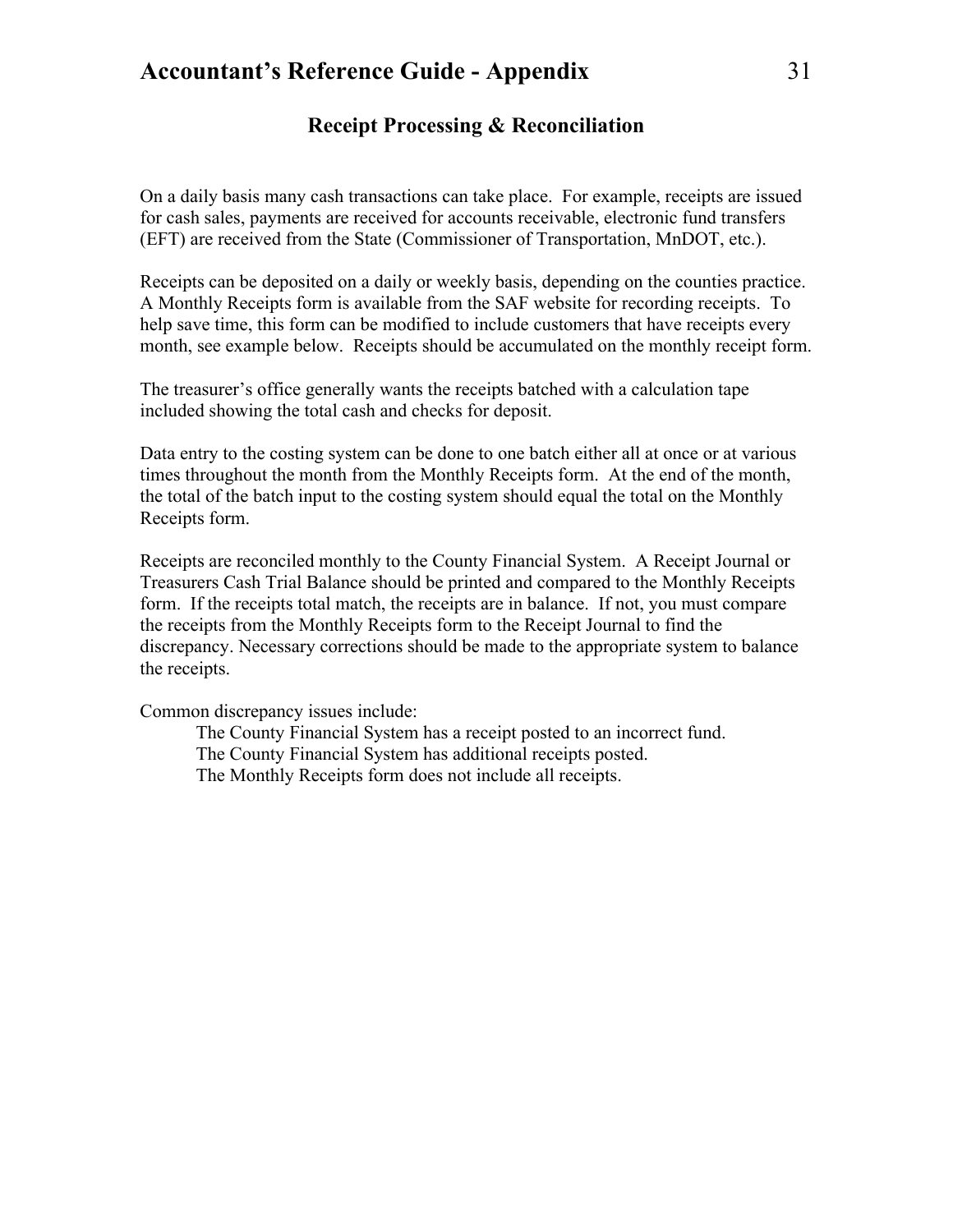## <span id="page-35-0"></span>**Accountant's Reference Guide - Appendix** 32

|                                                          | Debit            | Credit           |                           | Customer    |
|----------------------------------------------------------|------------------|------------------|---------------------------|-------------|
| Explanation                                              | <b>Cost Acct</b> | <b>Cost Acct</b> | Amount                    | Number      |
| Receipt from xxxx township                               | 91-1001          | 91-1210          | $\pmb{\mathcal{\hat{S}}}$ | <b>XXXX</b> |
| Receipt from zzzz township                               | 91-1001          | 91-1210          | $\,$                      | <b>XXXX</b> |
| Receipt from aaaa city                                   | 91-1001          | 91-1211          | \$                        | <b>XXXX</b> |
|                                                          |                  |                  |                           |             |
| Regular Construction<br>Project number<br>Project number | 91-1001          | 91-1221          | \$                        |             |
|                                                          |                  |                  |                           |             |
| Municipal Construcion                                    | 91-1001          | 91-1223          |                           |             |
| Project number                                           |                  |                  | \$                        |             |
| Project number                                           |                  |                  |                           |             |
| <b>Bridge Bonding</b>                                    | 91-1001          | 91-1226          |                           |             |
| Project number                                           |                  |                  | $\,$                      |             |
|                                                          |                  |                  |                           |             |
|                                                          |                  |                  |                           |             |
|                                                          |                  |                  |                           |             |
|                                                          |                  |                  |                           |             |
|                                                          |                  |                  |                           |             |
|                                                          |                  |                  |                           |             |
|                                                          |                  |                  |                           |             |
|                                                          |                  |                  |                           |             |
|                                                          |                  |                  |                           |             |
|                                                          |                  |                  |                           |             |
|                                                          |                  |                  |                           |             |
| <b>TOTAL</b>                                             |                  |                  |                           |             |

#### **County Highway Department Monthly Receipts 01/31/XX**